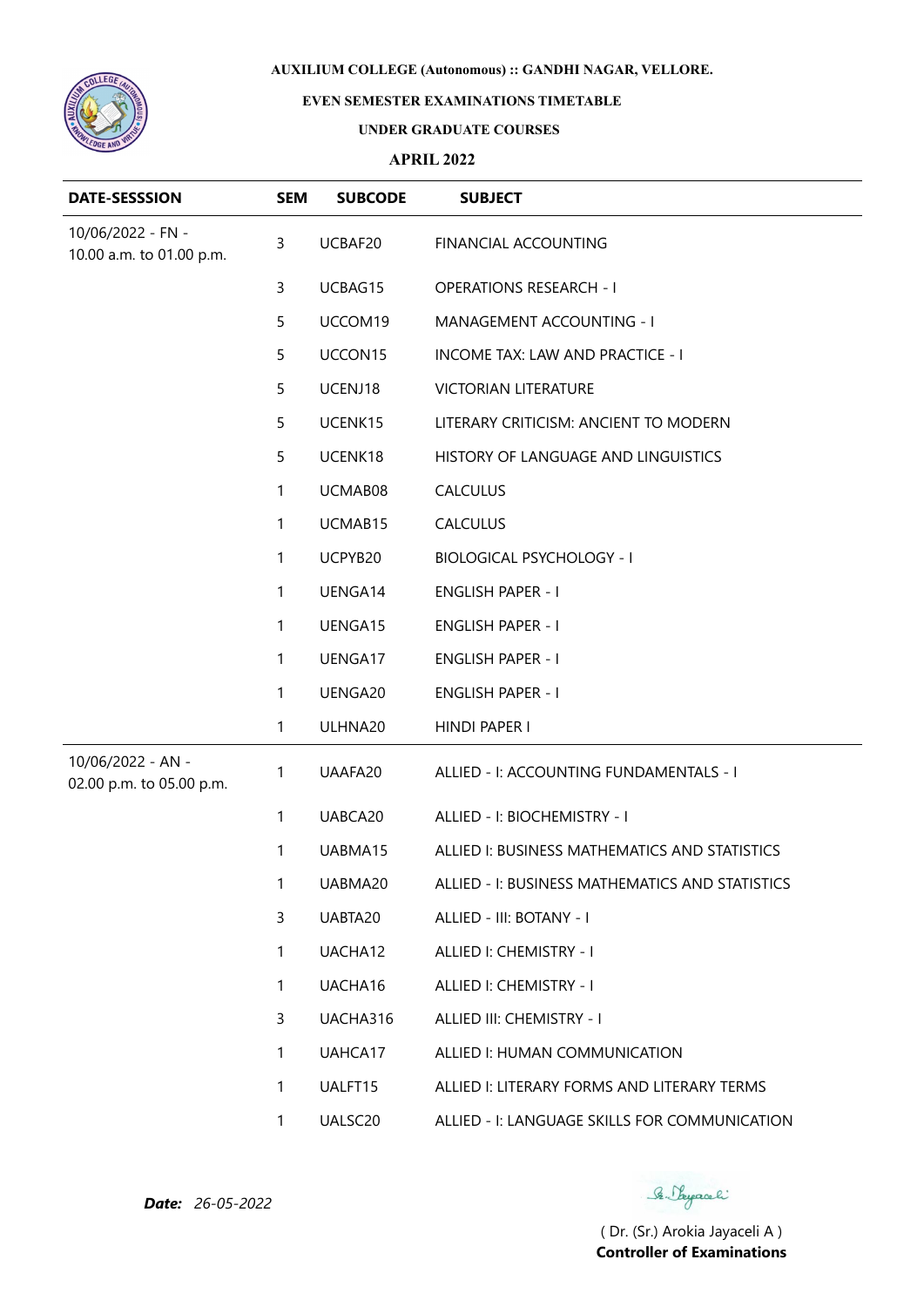

# **EVEN SEMESTER EXAMINATIONS TIMETABLE**

#### **UNDER GRADUATE COURSES**

### **APRIL 2022**

| <b>DATE-SESSSION</b>                          | <b>SEM</b>   | <b>SUBCODE</b> | <b>SUBJECT</b>                                                   |
|-----------------------------------------------|--------------|----------------|------------------------------------------------------------------|
|                                               | $\mathbf{1}$ | UAMST20        | ALLIED - I: MEDICAL STATISTICS                                   |
|                                               | $\mathbf{1}$ | UAOMA17        | ALLIED I: OFFICE MANAGEMENT AND BUSINESS<br><b>COMMUNICATION</b> |
|                                               | $\mathbf{1}$ | UAPHA17        | ALLIED I: PHYSICS - I                                            |
|                                               | $\mathbf{1}$ | UAPHA20        | ALLIED - I: PHYSICS - I                                          |
|                                               | $\mathbf{1}$ | UATMA20        | ALLIED - I: TOURISM - I                                          |
|                                               | $\mathbf{1}$ | UBBTA20        | OPTIONAL ALLIED - I: BOTANY - I                                  |
|                                               | $\mathbf{1}$ | UCBAB15        | <b>BUSINESS MATHEMATICS AND STATISTICS - I</b>                   |
|                                               | 1            | UCBAB20        | <b>BUSINESS MATHEMATICS AND STATISTICS - I</b>                   |
| 13/06/2022 - FN -<br>10.00 a.m. to 01.00 p.m. | 1            | UCBAA20        | PRINCIPLES OF MANAGEMENT                                         |
|                                               | $\mathbf{1}$ | UCBCA16        | <b>BIO ORGANIC CHEMISTRY</b>                                     |
|                                               | $\mathbf{1}$ | UCBCA20        | <b>BIO ORGANIC CHEMISTRY</b>                                     |
|                                               | $\mathbf{1}$ | UCCHA20        | <b>GENERAL CHEMISTRY - I</b>                                     |
|                                               | $\mathbf{1}$ | UCCOA20        | PRINCIPLES OF ACCOUNTING - I                                     |
|                                               | $\mathbf{1}$ | UCCSA20        | PROGRAMMING IN C                                                 |
|                                               | $\mathbf{1}$ | UCENA15        | INDIAN WRITING IN ENGLISH                                        |
|                                               | $\mathbf{1}$ | UCENA18        | AN INTRODUCTION TO LITERARY STUDIES                              |
|                                               | $\mathbf{1}$ | UCENA20        | AN INTRODUCTION TO LITERARY STUDIES                              |
|                                               | 1            | UCHAA20        | FUNDAMENTALS OF MANAGEMENT                                       |
|                                               | 1            | UCHIA20        | MAIN CURRENTS IN INDIAN HISTORY FROM EARLY TIMES TO<br>1526 A.D. |
|                                               | 1            | UCPHA15        | PROPERTIES OF MATTER AND ACCOUSTICS                              |
|                                               | $\mathbf{1}$ | UCVCA17        | INTRODUCTION TO VISUAL COMMUNICATION                             |
| 13/06/2022 - FN -<br>10.00 a.m. to 12.00 p.m. | 5            | USENC518       | SKILL BASED ELECTIVE: THEATRE AND DRAMATURGY                     |
| 13/06/2022 - AN -<br>02.00 p.m. to 05.00 p.m. | $\mathsf{3}$ | UEBAA20        | ELECTIVE I A: INTERNATIONAL BUSINESS                             |
|                                               | 3            | UENGC17        | ENGLISH PAPER - III                                              |

*Date: 26-05-2022*

Se Sayaali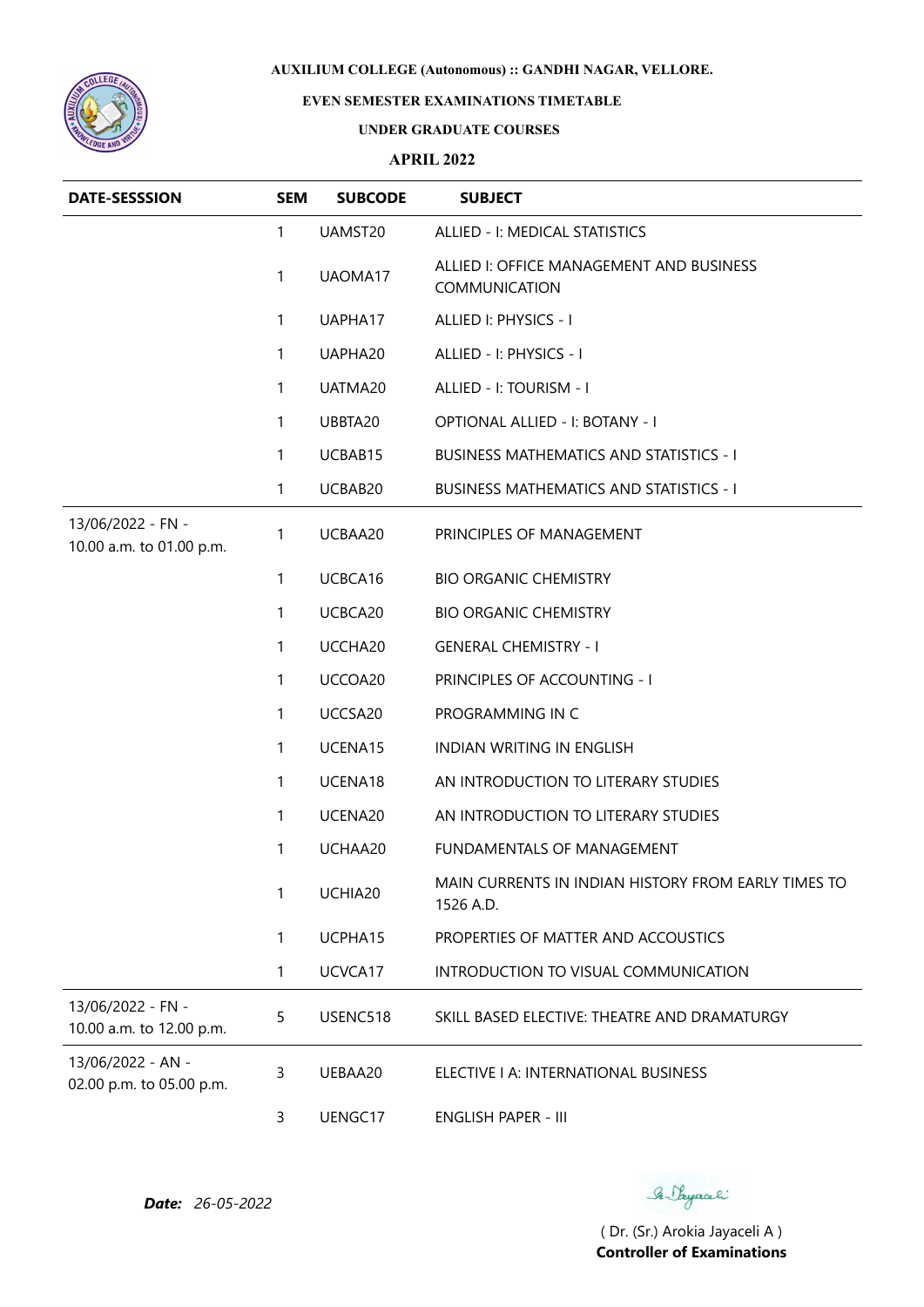

## **EVEN SEMESTER EXAMINATIONS TIMETABLE**

### **UNDER GRADUATE COURSES**

### **APRIL 2022**

| <b>DATE-SESSSION</b>                          | <b>SEM</b>     | <b>SUBCODE</b>      | <b>SUBJECT</b>                                                     |
|-----------------------------------------------|----------------|---------------------|--------------------------------------------------------------------|
|                                               | 3              | UENGC20             | <b>ENGLISH PAPER - III</b>                                         |
|                                               | 3              | ULFRC15             | FRENCH PAPER - III                                                 |
| 13/06/2022 - AN -<br>02.00 p.m. to 04.00 p.m. | 1              | USBCA116            | SKILL-BASED ELECTIVE - I: NUTRITION EDUCATION                      |
|                                               | $\overline{c}$ | USBCA208            | SKILL-BASED ELECTIVE: NUTRITION EDUCATION                          |
|                                               | 1              | USHIA115            | SKILL-BASED ELECTIVE - I: TOURISM AND TRAVEL<br><b>FORMALITIES</b> |
| 14/06/2022 - FN -<br>10.00 a.m. to 01.00 p.m. | 3              | UABSA15             | ALLIED III: BIOSTATISTICS - I                                      |
|                                               | 3              | UAEBA20             | ALLIED - III: ECONOMICS FOR BUSINESS                               |
|                                               | 3              | UAHCE19             | ALLIED III: HEALTH CARE ECONOMICS                                  |
|                                               | 3              | UAHCE20             | ALLIED - III: HEALTH CARE ECONOMICS                                |
|                                               | 3              | UAHEL18             | ALLIED - III: HISTORY OF ENGLISH LITERATURE                        |
|                                               | 3              | UAHEL20             | ALLIED - III: HISTORY OF ENGLISH LITERATURE                        |
|                                               | 3              | UAMGA21             | ALLIED - III: MODERN GOVERNMENTS - I                               |
|                                               | 3              | UASWA17             | ALLIED - III: SCRIPT WRITING                                       |
|                                               | 3              | UASWA20             | ALLIED - III: SCRIPT WRITING                                       |
|                                               | 5              | UCBCH13             | <b>INTERMEDIARY METABOLISM</b>                                     |
|                                               | 3              | UCBIG20             | PRINCIPLES OF MANAGEMENT                                           |
|                                               | 3              | UCCHD16             | <b>GENERAL CHEMISTRY - III</b>                                     |
|                                               | 3              | UCCHD <sub>20</sub> | GENERAL CHEMISTRY - III                                            |
|                                               | 3              | UCCOG19             | LAW OF CONTRACTS                                                   |
|                                               | 3              | UCCOG20             | LAW OF CONTRACTS - I                                               |
|                                               | 5              | UCHIH08             | HISTORY OF EUROPE FROM 1789 TO 1945 A.D.                           |
|                                               | 5              | UCHIJ18             | INDIAN ARCHAEOLOGY - I                                             |
|                                               | 3              | UCMAE15             | <b>SOLID GEOMETRY</b>                                              |
|                                               | 3              | UCPHD15             | MATHEMATICAL METHODS AND CLASSICAL MECHANICS                       |
|                                               | 3              | UCZOD20             | CELL BIOLOGY AND BIOINSTRUMENTATION                                |

Se Sayaali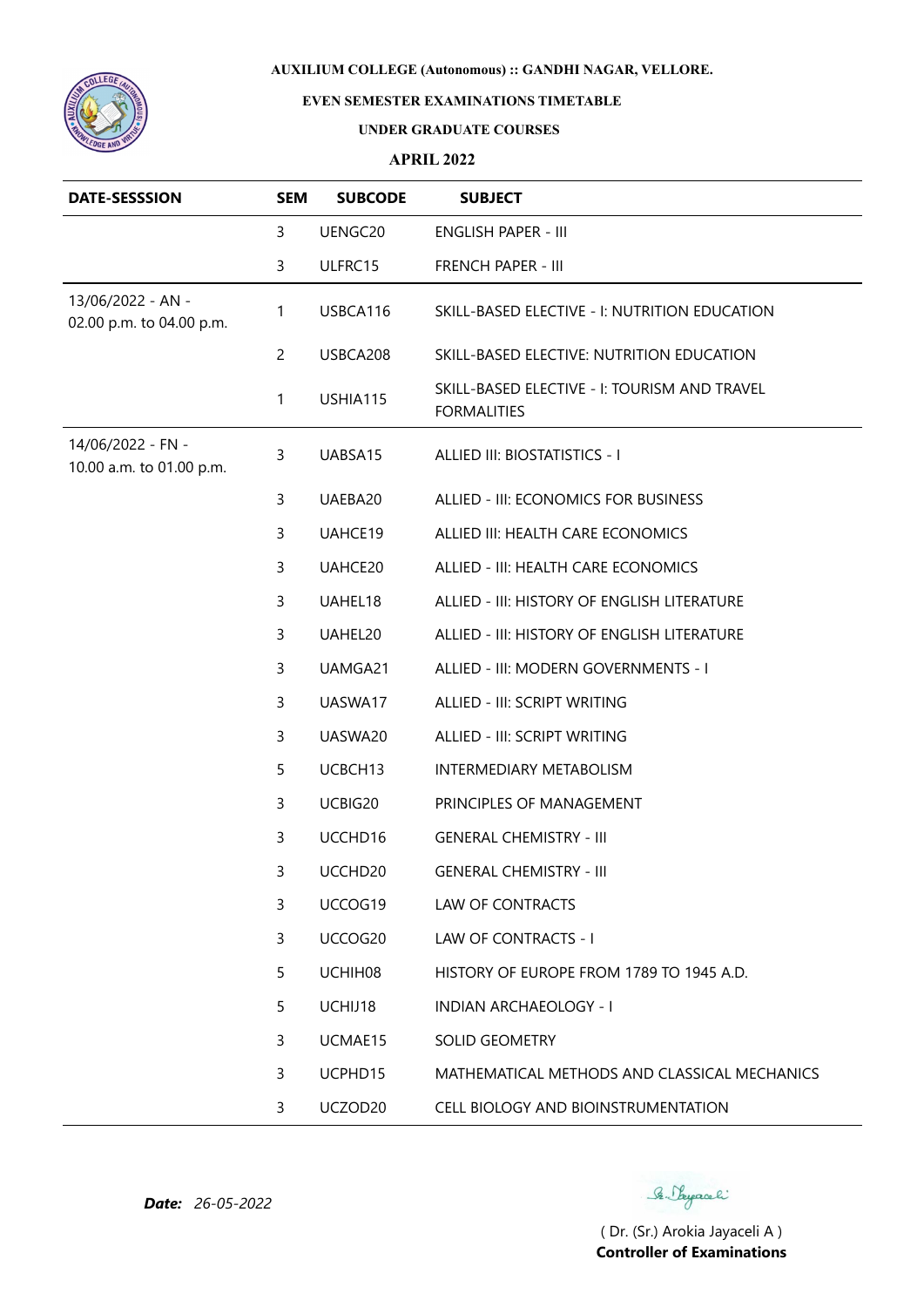

## **EVEN SEMESTER EXAMINATIONS TIMETABLE**

### **UNDER GRADUATE COURSES**

### **APRIL 2022**

| <b>DATE-SESSSION</b>                          | <b>SEM</b>   | <b>SUBCODE</b> | <b>SUBJECT</b>                                                 |
|-----------------------------------------------|--------------|----------------|----------------------------------------------------------------|
| 14/06/2022 - AN -<br>02.00 p.m. to 05.00 p.m. | 5            | UCBAM17        | <b>INDUSTRIAL RELATIONS</b>                                    |
|                                               | 5            | UCCAM14        | RELATIONAL DATABASE MANAGEMENT SYSTEMS                         |
|                                               | 5            | UCCHG16        | <b>INORGANIC CHEMISTRY</b>                                     |
|                                               | 5            | UCCHG19        | <b>INORGANIC CHEMISTRY</b>                                     |
|                                               | 5            | UCCOL19        | <b>CORPORATE ACCOUNTING - I</b>                                |
|                                               | 5            | UCHAN20        | <b>GLOBAL HEALTH CARE SYSTEM</b>                               |
|                                               | 5            | UCHII13        | HISTORY OF CIVILIZATION (EXCLUDING INDIA)                      |
|                                               | 5            | UCHII16        | HISTORY OF CIVILIZATION (EXCLUDING INDIA)                      |
|                                               | 5            | UCMAI15        | ABSTRACT ALGEBRA                                               |
|                                               | 5            | UCPHI15        | <b>BASIC ELECTRONICS</b>                                       |
|                                               | 5            | UCVCI17        | MEDIA RESEARCH ORIENTATION                                     |
|                                               | 5            | UCZOH17        | PHYSIOLOGY                                                     |
|                                               | 3            | ULTAC18        | TAMIL PAPER - III                                              |
|                                               | 3            | ULTAC20        | TAMIL PAPER - III                                              |
| 15/06/2022 - FN -<br>10.00 a.m. to 01.00 p.m. | $\mathbf{1}$ | UABUA20        | ALLIED - I: BUSINESS COMMUNICATION                             |
|                                               | 5            | UCCHH13        | ORGANIC CHEMISTRY                                              |
|                                               | 1            | UCCOB20        | <b>BUSINESS ECONOMICS - I</b>                                  |
|                                               | 1            | UCENB20        | <b>ENGLISH PRONUNCIATION: THEORY AND PRACTICE</b>              |
|                                               | 1            | UCHIB16        | MAIN CURRENTS IN INDIAN HISTORY FROM 1526 TO 1707<br>A.D.      |
|                                               | $\mathbf{1}$ | UCHIB20        | MAIN CURRENTS IN INDIAN HISTORY FROM 1526 A.D. TO<br>1707 A.D. |
|                                               | 3            | UCVCE17        | <b>TELEVISION PRODUCTION</b>                                   |
|                                               | 5            | UCZOG17        | DEVELOPMENTAL BIOLOGY                                          |
|                                               | 5            | UEBCA19        | ELECTIVE - I A: IMMUNOLOGY                                     |
|                                               | 3            | UEBIA16        | ELECTIVE - I A: MARKETING IN BANKING AND INSURANCE             |
|                                               | 3            | UEBIA20        | ELECTIVE - I A: MARKETING IN BANKING AND INSURANCE             |

Se Sayaali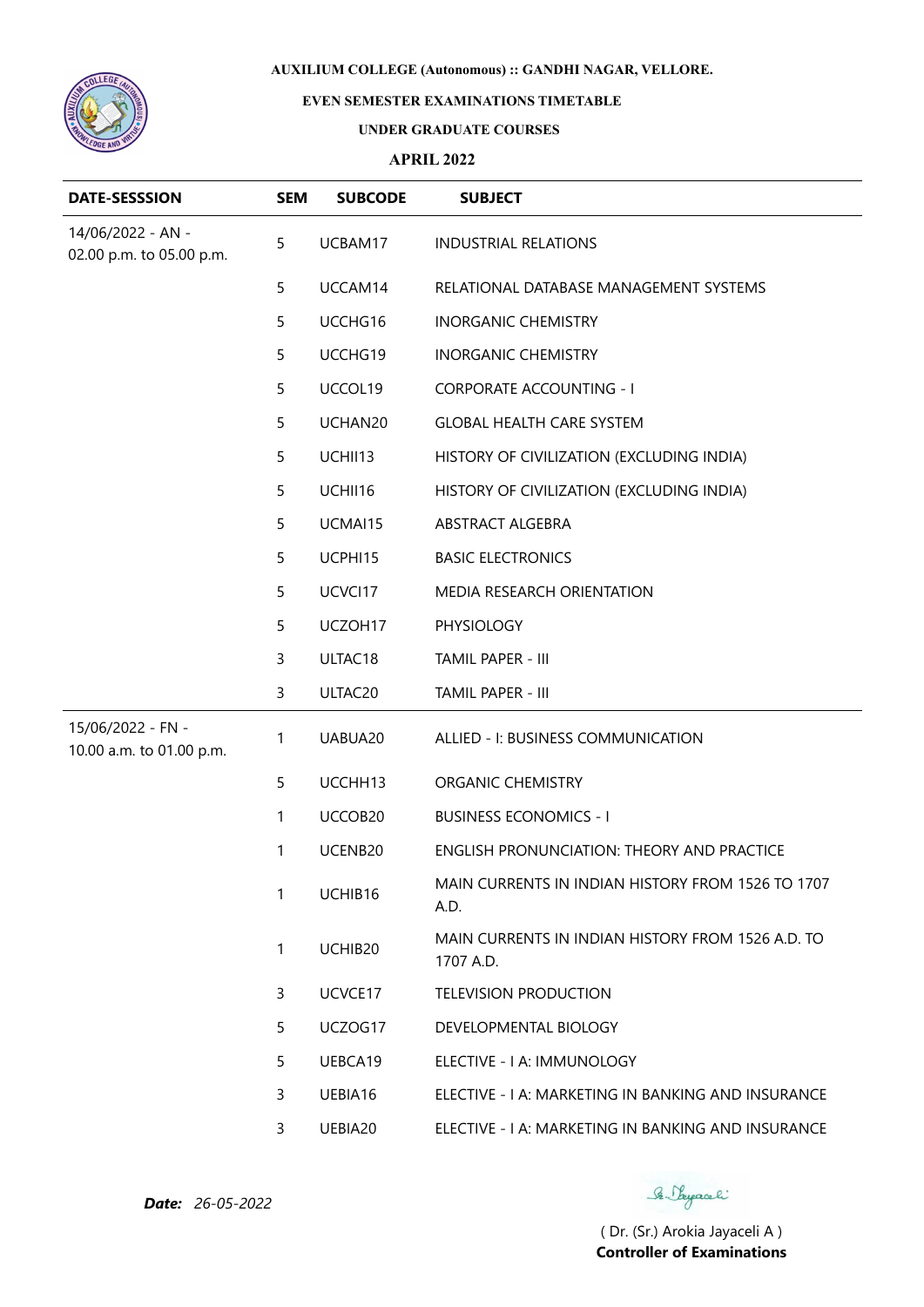

# **EVEN SEMESTER EXAMINATIONS TIMETABLE**

### **UNDER GRADUATE COURSES**

### **APRIL 2022**

| <b>DATE-SESSSION</b>                          | <b>SEM</b>     | <b>SUBCODE</b> | <b>SUBJECT</b>                                                           |
|-----------------------------------------------|----------------|----------------|--------------------------------------------------------------------------|
|                                               | 3              | UEHAB19        | ELECTIVE I B: LOGISTICS AND SUPPLY CHAIN MANAGEMENT                      |
|                                               | 5              | UEPHA15        | ELECTIVE I A: SOLID STATE PHYSICS AND MATERIAL SCIENCE                   |
| 15/06/2022 - FN -<br>10.00 a.m. to 12.00 p.m. | 5              | USHIB508       | SKILL-BASED ELECTIVE: LOCAL SELF GOVERNMENT OF INDIA                     |
| 15/06/2022 - AN -<br>02.00 p.m. to 04.00 p.m. | 3              | USCHA320       | SKILL BASED ELECTIVE - III: INDUSTRIAL CHEMISTRY                         |
|                                               | 3              | USCHB319       | SKILL-BASED ELECTIVE - III: MEDICINAL CHEMISTRY                          |
|                                               | 3              | USENC318       | SKILL-BASED ELECTIVE III: ENGLISH FOR COMPETITIVE<br><b>EXAMINATIONS</b> |
|                                               | 3              | USHIA321       | SKILL BASED ELECTIVE - III: MUSEOLOGY                                    |
|                                               | 3              | USPHB315       | SKILL-BASED ELECTIVE - III: HOME APPLIANCES                              |
|                                               | 3              | USPHB317       | SKILL-BASED ELECTIVE - III: HOME APPLIANCES                              |
|                                               | $\overline{4}$ | USPHB419       | SKILL-BASED ELECTIVE - IV: HOME APPLIANCES                               |
| 16/06/2022 - FN -<br>10.00 a.m. to 01.00 p.m. | 3              | UCBAE17        | MARKETING MANAGEMENT                                                     |
|                                               | 3              | UCBAE20        | MARKETING MANAGEMENT                                                     |
|                                               | $\overline{c}$ | UCENC15        | ELIZABETHAN LITERATURE                                                   |
|                                               | 3              | UCENE18        | ELIZABETHAN LITERATURE                                                   |
|                                               | 3              | UCENE20        | ELIZABETHAN LITERATURE                                                   |
|                                               | 3              | UCHIE16        | AN OUTLINE HISTORY OF TAMIL NADU UPTO 1565 A.D.                          |
|                                               | 3              | UCHIE20        | AN OUTLINE HISTORY OF TAMIL NADU UP TO 1565 A.D.                         |
|                                               | 5              | UCVCJ14        | <b>ELEMENTS OF FILM</b>                                                  |
|                                               | 5              | UCVCJ15        | <b>ELEMENTS OF FILM</b>                                                  |
|                                               | 5              | UCVCJ17        | <b>ELEMENTS OF FILM</b>                                                  |
|                                               | 5              | UEBIE16        | ELECTIVE - II A: BUSINESS FINANCIAL SERVICES                             |
|                                               | 5              | UEBIE19        | ELECTIVE - II A: BUSINESS FINANCIAL SERVICES                             |
|                                               | 3              | UECOA15        | ELECTIVE I A: PRINCIPLES OF MANAGEMENT                                   |
|                                               | 3              | UECOA19        | ELECTIVE I A: PRINCIPLES OF MANAGEMENT                                   |

Se Vayaceli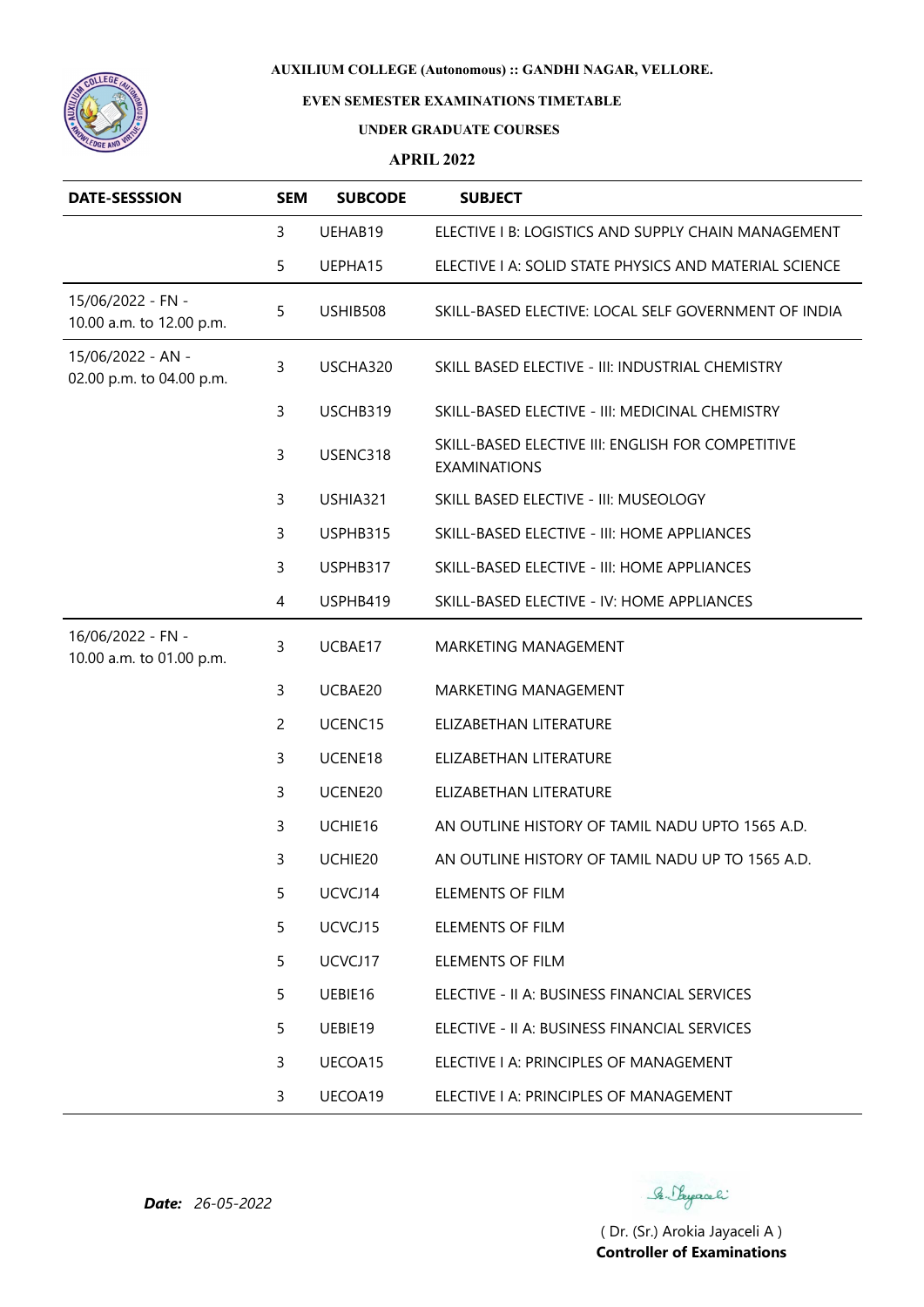

# **EVEN SEMESTER EXAMINATIONS TIMETABLE**

#### **UNDER GRADUATE COURSES**

## **APRIL 2022**

| <b>DATE-SESSSION</b>                          | <b>SEM</b>     | <b>SUBCODE</b> | <b>SUBJECT</b>                                                        |
|-----------------------------------------------|----------------|----------------|-----------------------------------------------------------------------|
| 16/06/2022 - AN -<br>02.00 p.m. to 05.00 p.m. | 5              | UCBAP517       | E - COMMERCE                                                          |
|                                               | 3              | UCENF18        | AMERICAN LITERATURE                                                   |
|                                               | 5              | UCVCK17        | PUBLIC RELATIONS                                                      |
|                                               | 5              | UCZOI17        | <b>BIOSTATISTICS</b>                                                  |
|                                               | 5              | UECOC519       | ELECTIVE - II: BANKING LAW AND PRACTICE                               |
|                                               | 5              | UEENA18        | ELECTIVE I A: INDIAN WRITING IN TRANSLATION                           |
|                                               | 3              | UEHIA20        | ELECTIVE - I A: HISTORY OF MODERN ASIA FROM 1900 A.D.<br>TO 2000 A.D. |
|                                               | 5              | UGCHB516       | NON-MAJOR ELECTIVE: CHEMISTRY IN DAILY LIFE                           |
| 17/06/2022 - FN -<br>10.00 a.m. to 01.00 p.m. | 5              | UCENI18        | SHAKESPEARE                                                           |
|                                               | 3              | ULHNC20        | HINDI PAPER - III                                                     |
| 17/06/2022 - FN -<br>10.00 a.m. to 12.00 p.m. | 1              | USENA120       | SKILL-BASED ELECTIVE - I: ENGLISH FOR COMMUNICATION                   |
| 17/06/2022 - AN -<br>02.00 p.m. to 05.00 p.m. | 1              | ULTAA18        | TAMIL PAPER - I                                                       |
|                                               | 1              | ULTAA20        | TAMIL PAPER - I                                                       |
| 20/06/2022 - FN -<br>10.00 a.m. to 01.00 p.m. | $\overline{c}$ | ULFRB20        | <b>FRENCH PAPER - II</b>                                              |
|                                               | $\overline{2}$ | ULHNB20        | HINDI PAPER - II                                                      |
|                                               | $\overline{c}$ | ULTAB15        | TAMIL PAPER - II                                                      |
|                                               | $\overline{c}$ | ULTAB18        | TAMIL PAPER - II                                                      |
|                                               | $\overline{c}$ | ULTAB20        | TAMIL PAPER - II                                                      |
|                                               | $\overline{2}$ | ULURB20        | <b>URDU PAPER - II</b>                                                |
| 20/06/2022 - AN -<br>02.00 p.m. to 05.00 p.m. | 6              | UCBAS17        | LEGAL ASPECTS OF BUSINESS                                             |
|                                               | 6              | UCBCJ13        | MOLECULAR BIOLOGY                                                     |
|                                               | 6              | UCBCJ15        | MOLECULAR BIOLOGY                                                     |
|                                               | 6              | UCBCJ16        | MOLECULAR BIOLOGY                                                     |

Se Sayaali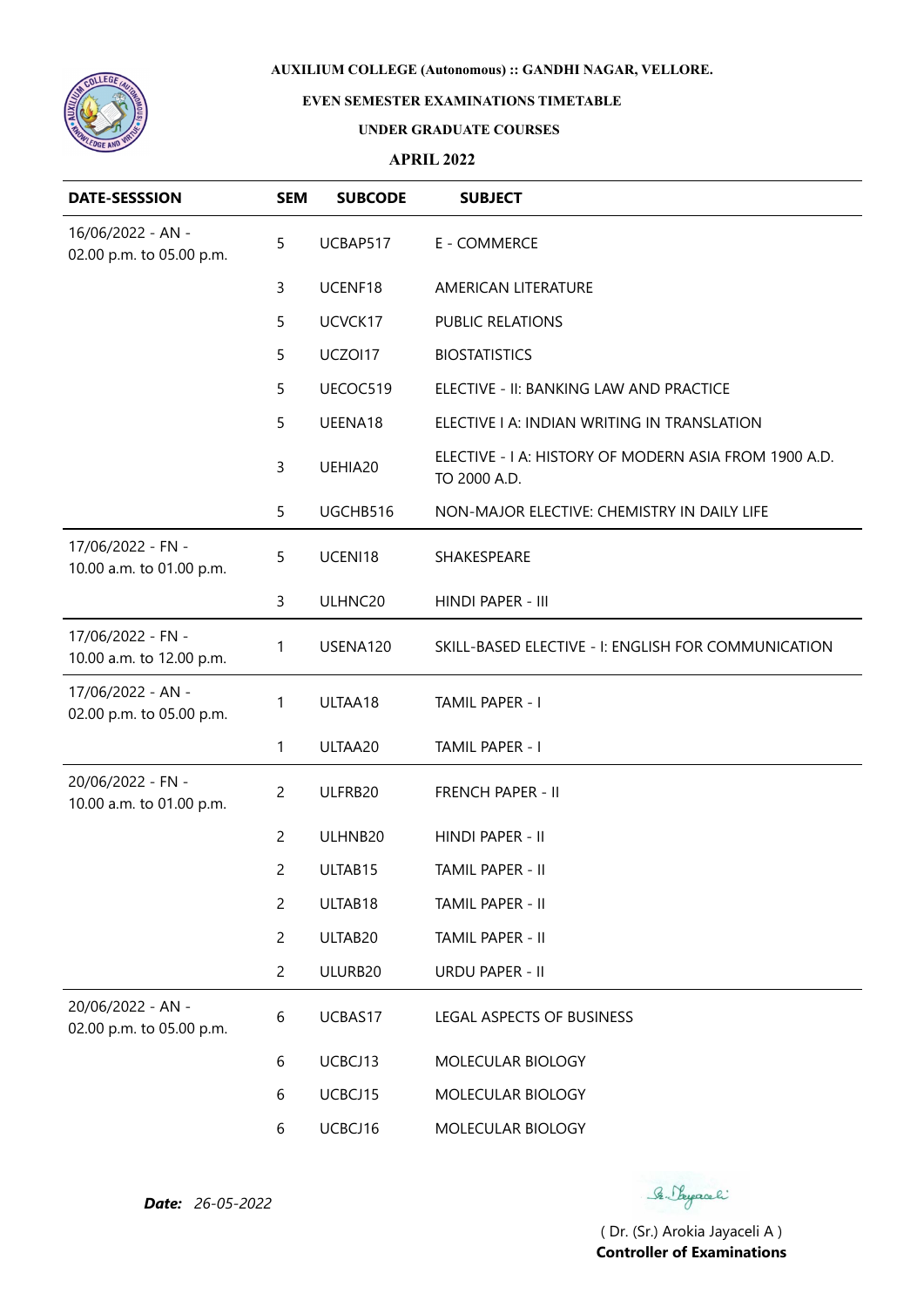

## **EVEN SEMESTER EXAMINATIONS TIMETABLE**

#### **UNDER GRADUATE COURSES**

## **APRIL 2022**

| <b>DATE-SESSSION</b>                          | <b>SEM</b> | <b>SUBCODE</b>      | <b>SUBJECT</b>                                 |
|-----------------------------------------------|------------|---------------------|------------------------------------------------|
|                                               | 6          | UCBCJ19             | MOLECULAR BIOLOGY                              |
|                                               | 6          | UCBIP17             | SKILLS FOR COMPETITIVE EXAMINATIONS            |
|                                               | 6          | UCCAQ08             | <b>JAVA PROGRAMMING</b>                        |
|                                               | 6          | UCCAV19             | NET PROGRAMMING                                |
|                                               | 6          | UCCHJ10             | <b>COORDINATION CHEMISTRY</b>                  |
|                                               | 6          | UCCHJ13             | <b>COORDINATION CHEMISTRY</b>                  |
|                                               | 6          | UCCHJ16             | <b>COORDINATION CHEMISTRY</b>                  |
|                                               | 6          | UCCHJ19             | <b>COORDINATION CHEMISTRY</b>                  |
|                                               | 6          | UCCOO19             | <b>CORPORATE ACCOUNTING - II</b>               |
|                                               | 6          | UCCSQ19             | NET PROGRAMMING                                |
|                                               | 6          | UCENL15             | CRITICAL APPROACHES TO LITERATURE              |
|                                               | 6          | UCENL18             | <b>TWENTIETH CENTURY LITERATURE</b>            |
|                                               | 6          | UCHAP20             | PUBLIC HEALTH AND COMMUNITY                    |
|                                               | 6          | UCHIK13             | THE HISTORY OF JAPAN FROM 1853 TO 1900 A.D.    |
|                                               | 6          | UCHIK16             | HISTORY OF JAPAN FROM 1853 TO 1990 A.D.        |
|                                               | 6          | UCMAL12             | LINEAR ALGEBRA                                 |
|                                               | 6          | UCMAL15             | LINEAR ALGEBRA                                 |
|                                               | 6          | UCMBJ18             | MEDICAL VIROLOGY AND PARASITOLOGY              |
|                                               | 6          | UCPHJ19             | <b>NUCLEAR PHYSICS</b>                         |
|                                               | 6          | UCVCO <sub>11</sub> | MEDIA MANAGEMENT                               |
|                                               | 6          | UCVCO17             | MEDIA LAWS, REGULATIONS AND ETHICS             |
|                                               | 6          | UCZOJ17             | <b>BIOTECHNOLOGY</b>                           |
| 21/06/2022 - FN -<br>10.00 a.m. to 01.00 p.m. | 4          | UCBAH17             | COST AND MANAGEMENT ACCOUNTING                 |
|                                               | 4          | UCBAH20             | COST AND MANAGEMENT ACCOUNTING                 |
|                                               | 4          | UCBIH20             | REGULATORY FRAMEWORK OF BUSINESS AND INSURANCE |
|                                               | 4          | UCCAJ14             | OBJECT ORIENTED PROGRAMMING WITH C++           |
|                                               | 4          | UCCAJ15             | OBJECT ORIENTED PROGRAMMING WITH C++           |

*Date: 26-05-2022*

Se Sayaali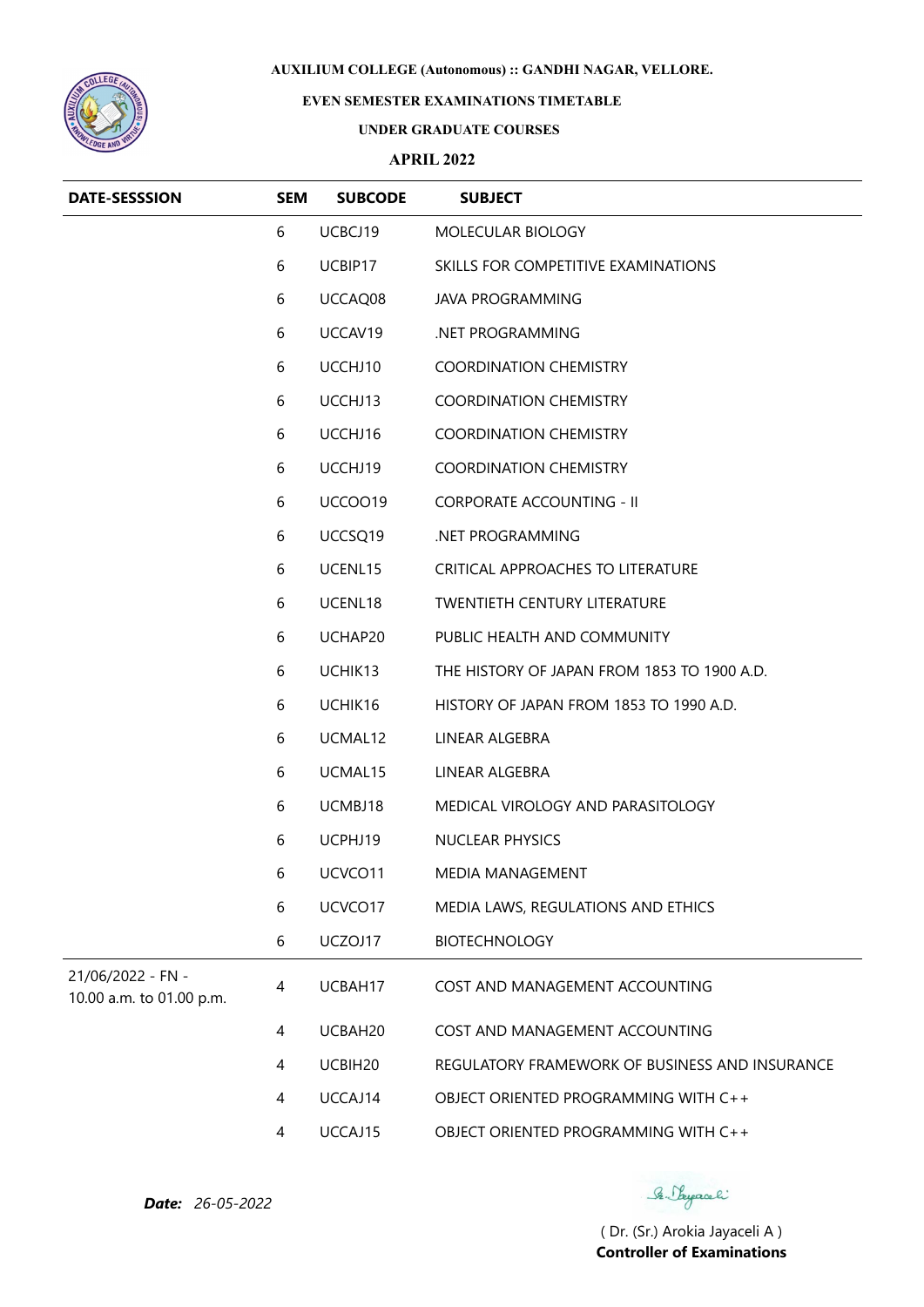

# **EVEN SEMESTER EXAMINATIONS TIMETABLE**

#### **UNDER GRADUATE COURSES**

### **APRIL 2022**

| <b>DATE-SESSSION</b>                          | <b>SEM</b>     | <b>SUBCODE</b>      | <b>SUBJECT</b>                            |
|-----------------------------------------------|----------------|---------------------|-------------------------------------------|
|                                               | 4              | UCCAL19             | DATA COMMUNICATION AND NETWORKING         |
|                                               | 4              | UCCAL20             | DATA COMMUNICATIONS AND NETWORKING        |
|                                               | 4              | UCCOH15             | FINANCIAL ACCOUNTING - II                 |
|                                               | 4              | UCCOH20             | FINANCIAL ACCOUNTING - II                 |
|                                               | 4              | UCHAH18             | HUMAN RESOURCE MANAGEMENT AND DEVELOPMENT |
|                                               | 4              | UCHAH20             | HUMAN RESOURCE MANAGEMENT AND DEVELOPMENT |
|                                               | 4              | ULFRD20             | FRENCH PAPER - IV                         |
|                                               | 4              | ULHND20             | HINDI PAPER - IV                          |
|                                               | 4              | ULTAD18             | TAMIL PAPER - IV                          |
|                                               | 4              | ULTAD <sub>20</sub> | TAMIL PAPER - IV                          |
|                                               | 4              | ULURD20             | <b>URDU PAPER - IV</b>                    |
| 21/06/2022 - AN -<br>02.00 p.m. to 05.00 p.m. | $\overline{c}$ | UENGB14             | <b>ENGLISH PAPER - II</b>                 |
|                                               | $\overline{c}$ | UENGB17             | <b>ENGLISH PAPER - II</b>                 |
|                                               | $\overline{c}$ | UENGB20             | <b>ENGLISH PAPER - II</b>                 |
| 22/06/2022 - FN -<br>10.00 a.m. to 01.00 p.m. | 6              | UCBAT17             | PRODUCTION AND MATERIAL MANAGEMENT        |
|                                               | 6              | UCBCK16             | <b>CLINICAL BIOCHEMISTRY</b>              |
|                                               | 6              | UCBCK19             | <b>CLINICAL BIOCHEMISTRY</b>              |
|                                               | 6              | UCBIQ16             | FINANCIAL MANAGEMENT                      |
|                                               | 6              | UCCAW19             | <b>INTERNET PROGRAMMING</b>               |
|                                               | 6              | UCCHK10             | <b>ELECTRO CHEMISTRY</b>                  |
|                                               | 6              | UCCHK16             | <b>ELECTRO CHEMISTRY</b>                  |
|                                               | 6              | UCCHK19             | <b>ELECTRO CHEMISTRY</b>                  |
|                                               | 6              | UCCOP15             | MANAGEMENT ACCOUNTING - II                |
|                                               | 6              | UCCOP19             | MANAGEMENT ACCOUNTING - II                |
|                                               | 6              | UCCSR19             | INTERNET AND WEB PROGRAMMING              |
|                                               | 6              | UCENM15             | INDIAN WRITING IN TRANSLATION             |

Se Sayaali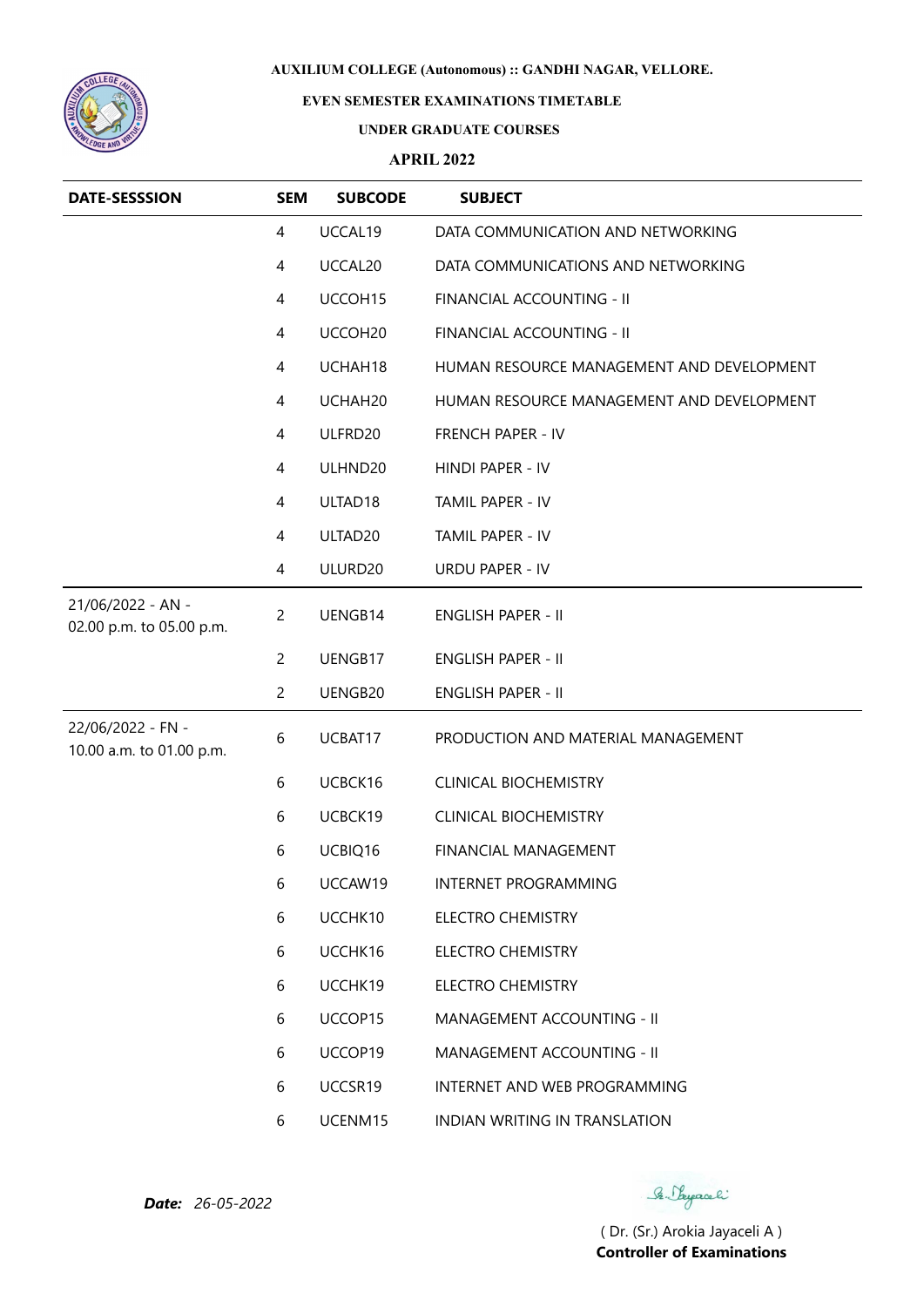

## **EVEN SEMESTER EXAMINATIONS TIMETABLE**

#### **UNDER GRADUATE COURSES**

### **APRIL 2022**

| <b>DATE-SESSSION</b>                          | <b>SEM</b> | <b>SUBCODE</b> | <b>SUBJECT</b>                                                    |
|-----------------------------------------------|------------|----------------|-------------------------------------------------------------------|
|                                               | 6          | UCENM18        | LITERARY CRITICISM: ANCIENT TO MODERN                             |
|                                               | 6          | UCHAQ20        | MATERIALS AND EQUIPMENT MANAGEMENT                                |
|                                               | 6          | UCHIL16        | THE HISTORY OF UNITED STATES OF AMERICA FROM 1776 TO<br>1900 A.D. |
|                                               | 6          | UCMAM08        | REAL ANALYSIS - II                                                |
|                                               | 6          | UCMAM12        | REAL ANALYSIS - II                                                |
|                                               | 6          | UCMAM15        | REAL ANALYSIS - II                                                |
|                                               | 6          | UCMBK18        | MICROBIAL ECOLOGY AND SOIL MICROBIOLOGY                           |
|                                               | 6          | UCPHK15        | RELATIVITY AND QUANTUM MECHANICS                                  |
|                                               | 6          | UCPHK17        | RELATIVITY AND QUANTUM MECHANICS                                  |
|                                               | 6          | UCPHK19        | RELATIVITY AND QUANTUM MECHANICS                                  |
|                                               | 6          | UCVCP17        | MEDIA MANAGEMENT                                                  |
|                                               | 6          | UCZOK17        | <b>ENVIRONMENTAL BIOLOGY</b>                                      |
| 22/06/2022 - AN -<br>02.00 p.m. to 05.00 p.m. | 4          | UCBAI15        | <b>OPERATIONS RESEARCH - II</b>                                   |
|                                               | 4          | UCBAI20        | <b>OPERATIONS RESEARCH - II</b>                                   |
|                                               | 4          | UCBII16        | ACCOUNTING FOR MANAGEMENT                                         |
|                                               | 4          | UCBII20        | ACCOUNTING FOR MANAGEMENT                                         |
|                                               | 4          | UCCAK12        | STATISTICAL AND NUMERICAL METHODS                                 |
|                                               | 4          | UCCAM20        | <b>OPERATING SYSTEMS</b>                                          |
|                                               | 4          | UCCOI15        | METHODS OF COST ACCOUNTING                                        |
|                                               | 4          | UCCOI20        | METHODS OF COST ACCOUNTING                                        |
|                                               | 4          | UCHAI18        | HOSPITAL OPERATION MANAGEMENT - II                                |
|                                               | 4          | UCHAI19        | HOSPITAL OPERATIONS MANAGEMENT - II                               |
|                                               | 4          | UCHAI20        | HOSPITAL OPERATION MANAGEMENT - II                                |
|                                               | 4          | UENGD11        | <b>ENGLISH PAPER - IV</b>                                         |
|                                               | 4          | UENGD16        | ENGLISH PAPER - IV                                                |
|                                               | 4          | UENGD17        | <b>ENGLISH PAPER - IV</b>                                         |

*Date: 26-05-2022*

Se Sayaali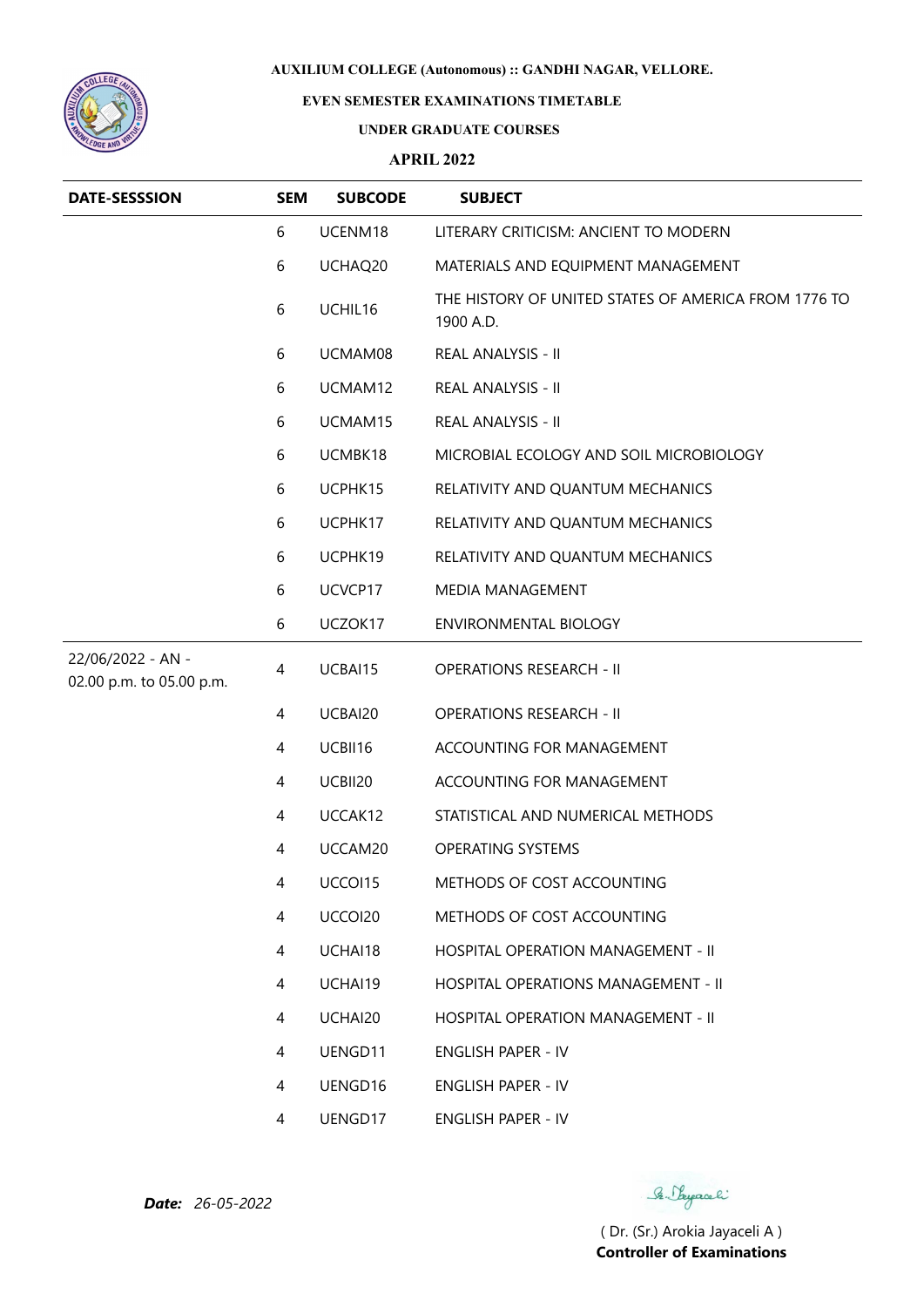

# **EVEN SEMESTER EXAMINATIONS TIMETABLE**

#### **UNDER GRADUATE COURSES**

## **APRIL 2022**

| <b>DATE-SESSSION</b>                          | <b>SEM</b>     | <b>SUBCODE</b>      | <b>SUBJECT</b>                            |
|-----------------------------------------------|----------------|---------------------|-------------------------------------------|
|                                               | 4              | UENGD20             | <b>ENGLISH PAPER - IV</b>                 |
| 23/06/2022 - FN -<br>10.00 a.m. to 01.00 p.m. | $\overline{2}$ | UCBAC20             | ORGANISATIONAL BEHAVIOUR                  |
|                                               | $\overline{c}$ | UCBCB13             | <b>CELL BIOLOGY</b>                       |
|                                               | $\overline{c}$ | UCBCB15             | <b>CELL BIOLOGY</b>                       |
|                                               | $\overline{2}$ | UCBCB20             | <b>CELL BIOLOGY</b>                       |
|                                               | $\overline{2}$ | UCBIC20             | PRINCIPLES OF INSURANCE                   |
|                                               | $\overline{2}$ | UCCAC12             | MATHEMATICAL FOUNDATIONS - II             |
|                                               | $\overline{2}$ | UCCAD20             | <b>PYTHON</b>                             |
|                                               | $\overline{2}$ | UCCHB10             | <b>GENERAL CHEMISTRY - II</b>             |
|                                               | $\overline{2}$ | UCCHB13             | <b>GENERAL CHEMISTRY - II</b>             |
|                                               | $\overline{c}$ | UCCHB20             | <b>GENERAL CHEMISTRY - II</b>             |
|                                               | $\overline{c}$ | UCCOC15             | PRINCIPLES OF ACCOUNTING - II             |
|                                               | $\overline{2}$ | UCCOC20             | PRINCIPLES OF ACCOUNTING - II             |
|                                               | $\overline{2}$ | UCCSD <sub>20</sub> | DATA STRUCTURES WITH C++                  |
|                                               | $\overline{c}$ | UCENC18             | <b>INDIAN WRITING IN ENGLISH</b>          |
|                                               | $\overline{2}$ | UCENC20             | <b>INDIAN WRITING IN ENGLISH</b>          |
|                                               | $\overline{2}$ | UCHAC17             | <b>HEALTHCARE ETHICS</b>                  |
|                                               | $\overline{2}$ | UCHAC20             | <b>HEALTHCARE ETHICS</b>                  |
|                                               | $\overline{c}$ | UCHIC15             | HISTORY OF INDIA FROM 1707 TO 1858 A.D.   |
|                                               | $\overline{2}$ | UCHIC16             | HISTORY OF INDIA FROM 1707 TO 1858 A.D.   |
|                                               | $\overline{2}$ | UCHIC20             | HISTORY OF INDIA FROM 1707 TO 1858 A.D.   |
|                                               | $\overline{2}$ | UCMAC20             | <b>VECTOR ANALYSIS AND FOURIER SERIES</b> |
|                                               | $\overline{2}$ | UCMBB20             | MICROBIAL PHYSIOLOGY AND METABOLISM       |
|                                               | $\overline{2}$ | UCPHB20             | THERMAL PHYSICS AND STATISTICAL MECHANICS |
|                                               | $\overline{2}$ | UCPYC20             | <b>GENERAL PSYCHOLOGY - II</b>            |
|                                               | $\overline{2}$ | UCVCC17             | <b>PHOTOGRAPHY</b>                        |
|                                               | $\overline{2}$ | UCVCC20             | <b>BASIC PHOTOGRAPHY</b>                  |

Se Sayaali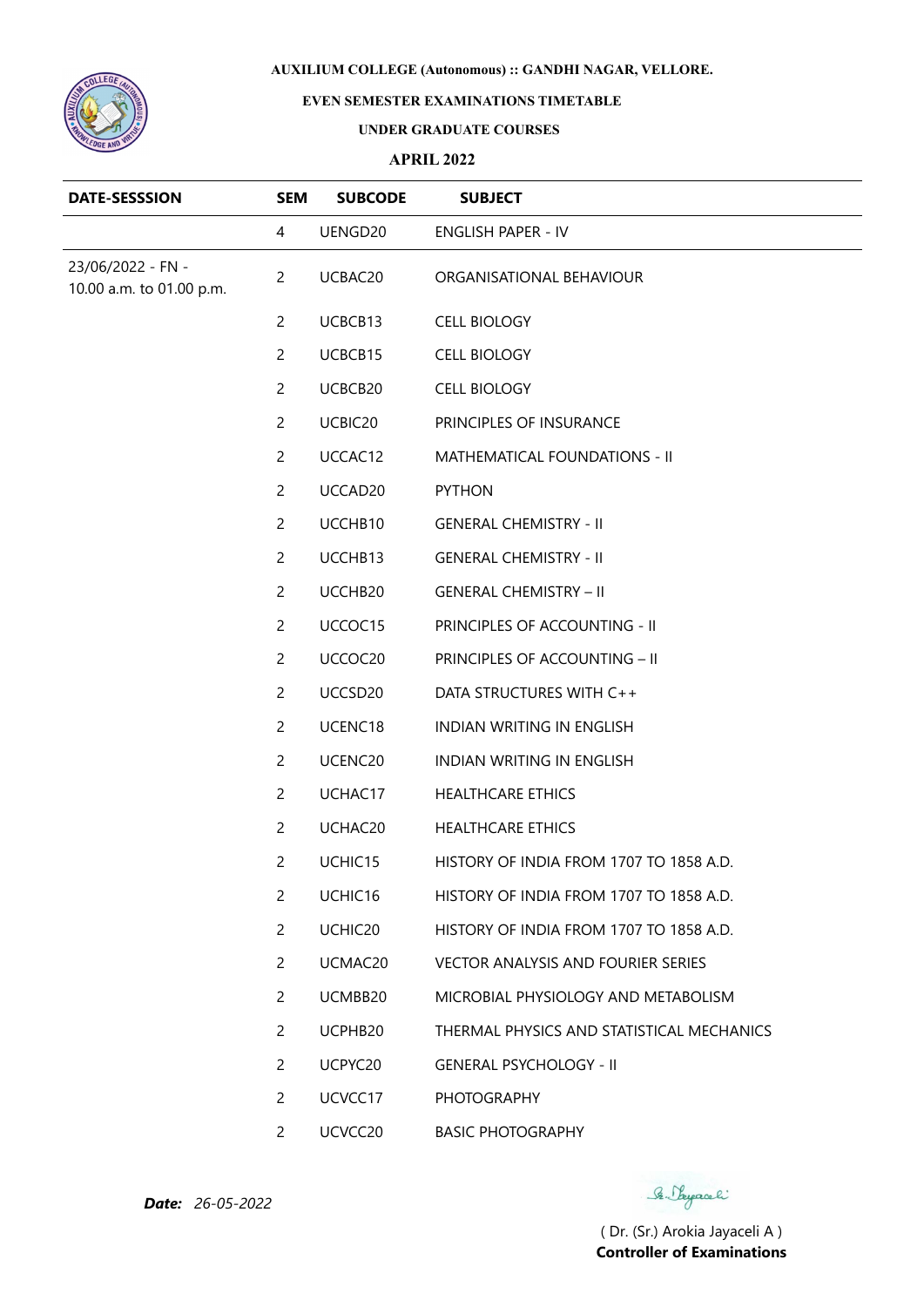

# **EVEN SEMESTER EXAMINATIONS TIMETABLE**

#### **UNDER GRADUATE COURSES**

### **APRIL 2022**

| <b>DATE-SESSSION</b>                          | <b>SEM</b>     | <b>SUBCODE</b> | <b>SUBJECT</b>                                                                     |
|-----------------------------------------------|----------------|----------------|------------------------------------------------------------------------------------|
|                                               | $\overline{2}$ | UCZOB20        | <b>CHORDATA</b>                                                                    |
| 23/06/2022 - AN -<br>02.00 p.m. to 04.00 p.m. | 6              | USBAD617       | SKILL-BASED ELECTIVE - VI: HOTEL PLANNING AND<br><b>ADMINISTRATION</b>             |
|                                               | 6              | USBCD619       | SKILL-BASED ELECTIVE - VI: MEDICAL LABORATORY<br><b>TECHNOLOGY</b>                 |
|                                               | 6              | USBIF619       | SKILL-BASED ELECTIVE - VI: BANKING AND BUSINESS<br>CORRESPONDENCE                  |
|                                               | 6              | USCHD619       | SKILL BASED ELECTIVE: FOOD CHEMISTRY                                               |
|                                               | 6              | USCMD617       | SKILL-BASED ELECTIVE - VI: PRINTING AND PUBLISHING                                 |
|                                               | 6              | USCOD619       | SKILL-BASED ELECTIVE - VI: CONSUMER GUIDE AND<br><b>EMPOWERMENT</b>                |
|                                               | 6              | USEND618       | SKILL BASED ELECTIVE - VI: CRITICAL APPROACHES TO<br>LITERATURE                    |
|                                               | 6              | USHAF619       | SKILL-BASED ELECTIVE - VI: SOCIAL ENTREPRENEURSHIP                                 |
|                                               | 6              | USHIC616       | SKILL BASED ELECTIVE: ARCHIVES KEEPING IN INDIA                                    |
|                                               | 6              | USMAE617       | SKILL-BASED ELECTIVE - VI: MATHEMATICS FOR COMPETITIVE<br><b>EXAMINATIONS - II</b> |
|                                               | 6              | USMBC618       | SKILL BASED ELECTIVE: MUSHROOM TECHNOLOGY                                          |
|                                               | 6              | USMBD618       | SKILL BASED ELECTIVE: BIOINSTRUMENTATION                                           |
|                                               | 6              | USPHD617       | SKILL-BASED ELECTIVE VI: MOBILE COMMUNICATION                                      |
|                                               | 6              | USPHD619       | SKILL-BASED ELECTIVE VI: MOBILE COMMUNICATION                                      |
|                                               | 6              | USZOD617       | SKILL BASED ELECTIVE: ANIMAL BEHAVIOUR                                             |
| 24/06/2022 - FN -<br>10.00 a.m. to 01.00 p.m. | 4              | UAMCS21        | ALLIED IV: MEDIA, CULTURE AND SOCIETY                                              |
|                                               | 4              | UCBAJ20        | RESEARCH METHODOLOGY                                                               |
|                                               | 4              | UCBCE15        | PHYSIOLOGY                                                                         |
|                                               | 4              | UCBCE16        | PHYSIOLOGY                                                                         |
|                                               | 4              | UCBCE20        | PHYSIOLOGY AND NUTRITION                                                           |
|                                               | 4              | UCBIJ20        | RESEARCH METHODOLOGY                                                               |
|                                               | 4              | UCCAN20        | .NET PROGRAMMING                                                                   |

*Date: 26-05-2022*

Se Sayaali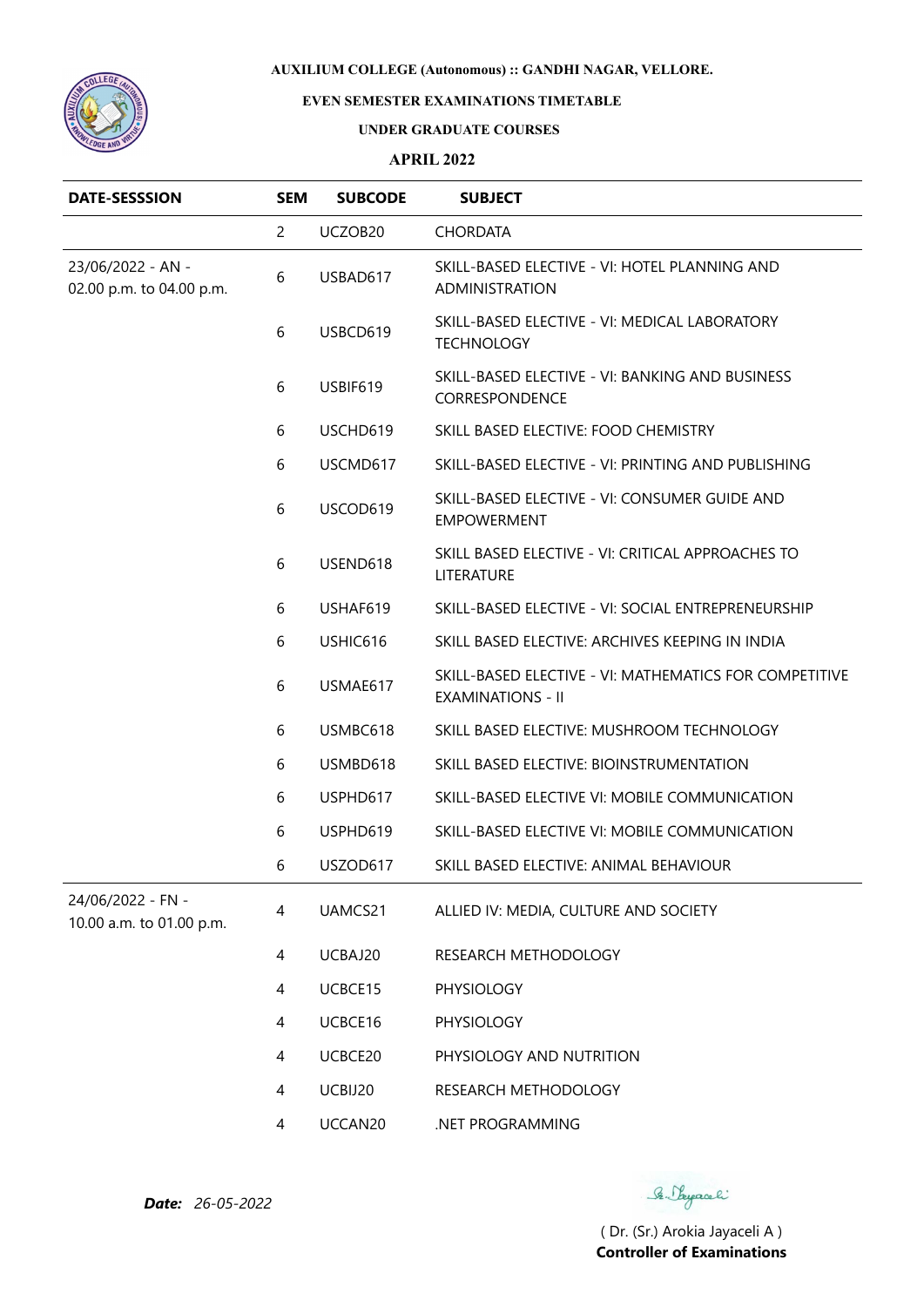

## **EVEN SEMESTER EXAMINATIONS TIMETABLE**

#### **UNDER GRADUATE COURSES**

### **APRIL 2022**

| <b>DATE-SESSSION</b>                          | <b>SEM</b>     | <b>SUBCODE</b> | <b>SUBJECT</b>                                             |
|-----------------------------------------------|----------------|----------------|------------------------------------------------------------|
|                                               | 4              | UCCHE10        | <b>GENERAL CHEMISTRY - IV</b>                              |
|                                               | 4              | UCCHE19        | <b>GENERAL CHEMISTRY - IV</b>                              |
|                                               | 4              | UCCHE20        | <b>GENERAL CHEMISTRY - IV</b>                              |
|                                               | 4              | UCCOJ16        | PRACTICAL AUDITING                                         |
|                                               | 4              | UCCOJ20        | LAW OF CONTRACTS - II                                      |
|                                               | 4              | UCCSJ20        | OPERATING SYSTEM                                           |
|                                               | $\overline{2}$ | UCEND15        | NEO-CLASSICAL LITERATURE                                   |
|                                               | $\overline{4}$ | UCENG18        | NEO-CLASSICAL LITERATURE                                   |
|                                               | 4              | UCENG20        | NEO-CLASSICAL LITERATURE                                   |
|                                               | 4              | UCHAJ20        | INTRODUCTION TO RESEARCH METHODOLOGY                       |
|                                               | $\overline{4}$ | UCHIF13        | AN OUTLINE HISTORY OF TAMIL NADU FROM 1565 TO 1987<br>A.D. |
|                                               | 4              | UCHIF16        | AN OUTLINE HISTORY OF TAMIL NADU FROM 1565 TO 1987<br>A.D. |
|                                               | 4              | UCHIF20        | AN OUTLINE HISTORY OF TAMIL NADU FROM 1565 TO 1987<br>A.D. |
|                                               | 4              | UCMAG20        | <b>OPERATIONS RESEARCH</b>                                 |
|                                               | 4              | UCMBE18        | APPLIED IMMUNOLOGY AND MICROBIAL GENETICS - II             |
|                                               | 4              | UCMBE20        | APPLIED IMMUNOLOGY AND MICROBIAL GENETICS - II             |
|                                               | 4              | UCPHE20        | <b>OPTICS</b>                                              |
|                                               | 4              | UCVCG17        | MEDIA, CULTURE AND SOCIETY                                 |
|                                               | 4              | UCVCG20        | MEDIA, CULTURE AND SOCIETY                                 |
|                                               | 4              | UCZOE17        | <b>GENETICS AND EVOLUTION</b>                              |
|                                               | 4              | UCZOE20        | <b>GENETICS AND EVOLUTION</b>                              |
| 24/06/2022 - AN -<br>02.00 p.m. to 05.00 p.m. | $\overline{c}$ | UCBAD15        | <b>BUSINESS MATHEMATICS AND STATISTICS - II</b>            |
|                                               | $\overline{c}$ | UCBAD20        | <b>BUSINESS MATHEMATICS AND STATISTICS - II</b>            |
|                                               | $\overline{c}$ | UCBID20        | FINANCIAL ACCOUNTING                                       |
|                                               | $\overline{c}$ | UCCAE20        | COMPUTER ORGANIZATION AND ARCHITECTURE                     |

Se Sayaali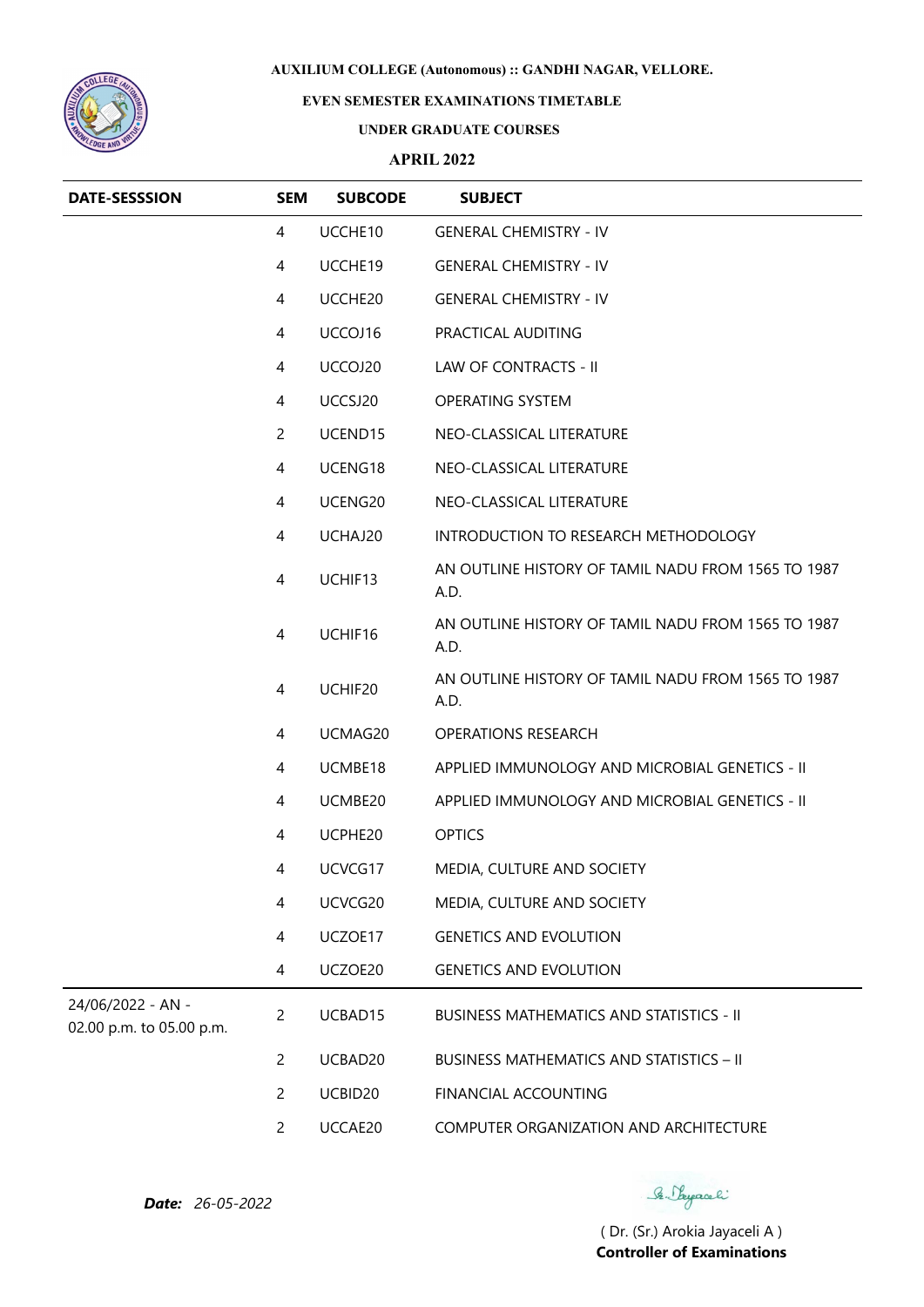

# **EVEN SEMESTER EXAMINATIONS TIMETABLE**

#### **UNDER GRADUATE COURSES**

### **APRIL 2022**

| <b>DATE-SESSSION</b>                          | <b>SEM</b>     | <b>SUBCODE</b>      | <b>SUBJECT</b>                                                          |
|-----------------------------------------------|----------------|---------------------|-------------------------------------------------------------------------|
|                                               | 4              | UCCAI12             | COMPUTER ORGANIZATION AND ARCHITECTURE                                  |
|                                               | 4              | UCCAI15             | COMPUTER ORGANIZATION AND ARCHITECTURE                                  |
|                                               | $\overline{c}$ | UCEND18             | LITERARY FORMS AND TERMS                                                |
|                                               | $\overline{2}$ | UCEND20             | LITERARY FORMS AND TERMS                                                |
|                                               | $\overline{c}$ | UCHAD20             | MEDICAL TERMINOLOGY FOR ADMINISTRATION                                  |
|                                               | $\overline{c}$ | UCHID <sub>20</sub> | HISTORY OF INDIA FROM 1858 TO 1947 A.D.                                 |
|                                               | $\overline{2}$ | UCMAD08             | DIFFERENTIAL EQUATIONS, LAPLACE TRANSFORMS AND<br><b>FOURIER SERIES</b> |
|                                               | $\overline{2}$ | UCMAD15             | DIFFERENTIAL EQUATIONS AND LAPLACE TRANSFORMS                           |
|                                               | $\overline{c}$ | UCMAD20             | DIFFERENTIAL EQUATIONS AND LAPLACE TRANSFORMS                           |
|                                               | $\overline{2}$ | UCPYD20             | <b>BIOLOGICAL PSYCHOLOGY - II</b>                                       |
| 25/06/2022 - FN -<br>10.00 a.m. to 01.00 p.m. | 6              | UGATB618            | NON-MAJOR ELECTIVE - II: ADVANCED TAMIL - II                            |
|                                               | 6              | UGBAA617            | NON-MAJOR ELECTIVE - II: HUMAN RESOURCE<br>MANAGEMENT                   |
|                                               | 6              | UGBCA619            | NON-MAJOR ELECTIVE - II: DISEASES AND TREATMENT                         |
|                                               | 6              | UGBCB619            | NON-MAJOR ELECTIVE - II: THERAPEUTIC AGENTS                             |
|                                               | 5              | UGBIA519            | NON-MAJOR ELECTIVE - V: BANKING SYSTEM IN INDIA                         |
|                                               | 6              | UGBIA619            | NON-MAJOR ELECTIVE - II: BANKING SYSTEM IN INDIA                        |
|                                               | 6              | UGCHA619            | NON-MAJOR ELECTIVE - II: FOOD AND NUTRITION<br><b>CHEMISTRY</b>         |
|                                               | 6              | UGCHB619            | NON-MAJOR ELECTIVE - II: COSMETICS AND DYES                             |
|                                               | 6              | UGCMA620            | NON-MAJOR ELECTIVE - II: DEMOCRACY AND MEDIA                            |
|                                               | 5              | UGCOA515            | NON-MAJOR ELECTIVE: BOOK KEEPING AND ACCOUNTING                         |
|                                               | 6              | UGCOA619            | NON-MAJOR ELECTIVE - II: BOOK KEEPING AND<br><b>ACCOUNTING</b>          |
|                                               | 6              | UGECA620            | NON-MAJOR ELECTIVE- VI: WOMEN ENTREPRENEURSHIP                          |
|                                               | 6              | UGHIB617            | NON-MAJOR ELECTIVE - II: HISTORY OF INDIAN<br><b>CONSTITUTION</b>       |

Se Sayaali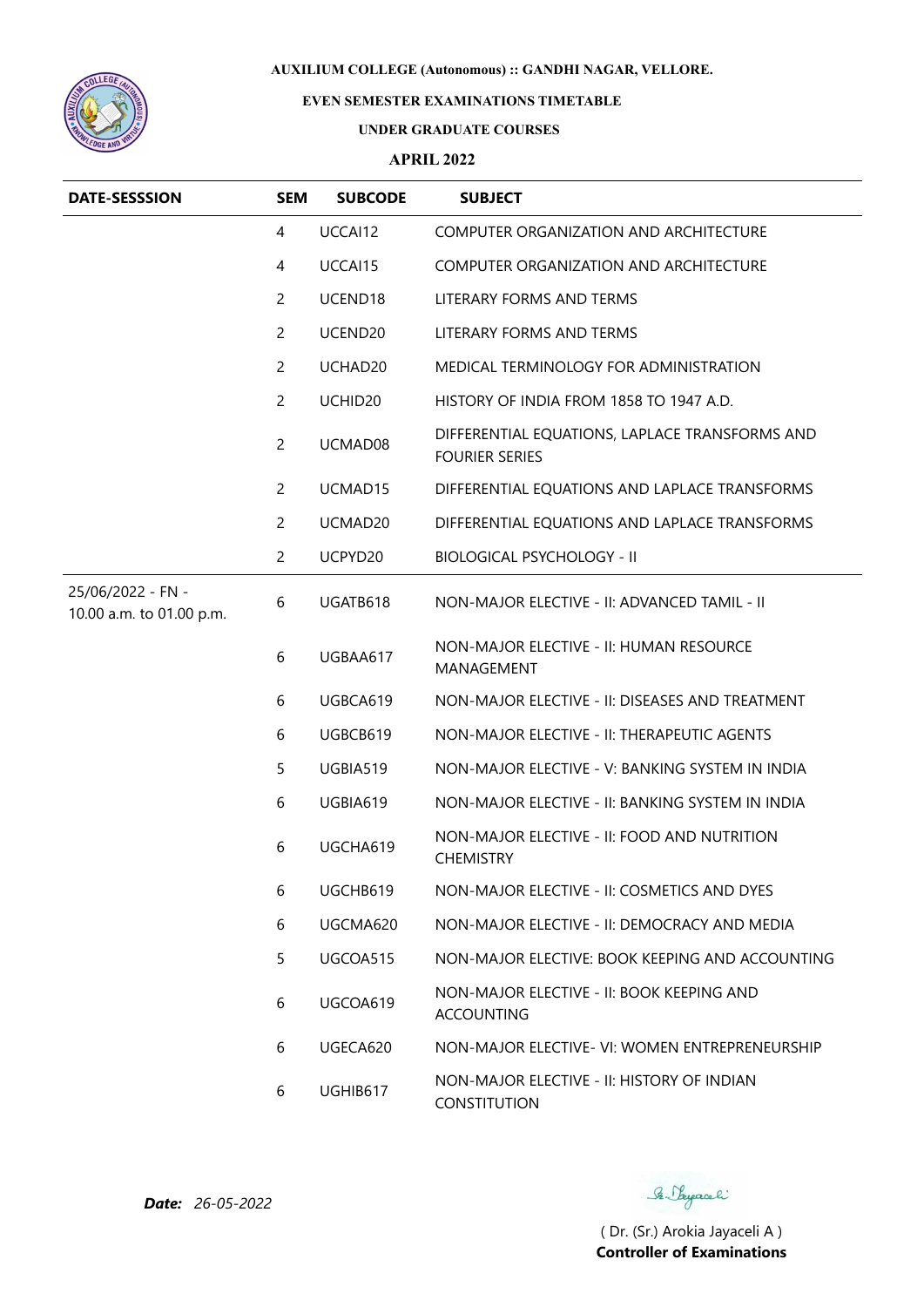



## **EVEN SEMESTER EXAMINATIONS TIMETABLE**

#### **UNDER GRADUATE COURSES**

### **APRIL 2022**

| <b>DATE-SESSSION</b>                          | <b>SEM</b>     | <b>SUBCODE</b> | <b>SUBJECT</b>                                                              |
|-----------------------------------------------|----------------|----------------|-----------------------------------------------------------------------------|
|                                               | 6              | UGMAA617       | NON-MAJOR ELECTIVE - II: MATHEMATICS FOR COMPETITIVE<br><b>EXAMINATIONS</b> |
|                                               | 6              | UGMBA618       | NON-MAJOR ELECTIVE - II: FOOD MICROBIOLOGY                                  |
|                                               | 6              | UGMBB618       | NON-MAJOR ELECTIVE - II: WASTE WATER MICROBIOLOGY                           |
|                                               | 6              | UGTAB615       | NON-MAJOR ELECTIVE - II: TAMIL - II                                         |
| 25/06/2022 - AN -<br>02.00 p.m. to 05.00 p.m. | 6              | UGENA617       | NON-MAJOR ELECTIVE - II: COMMUNICATION AND SOFT<br><b>SKILLS</b>            |
|                                               | 6              | UGHIC620       | NON-MAJOR ELECTIVE - II: DEMOCRACY AND ETHICS                               |
|                                               | 5              | UGPBA515       | NON-MAJOR ELECTIVE: EDIBLE MUSHROOM CULTIVATION                             |
|                                               | 6              | UGPBA615       | NON-MAJOR ELECTIVE: EDIBLE MUSHROOM CULTIVATION                             |
|                                               | 5              | UGZOA517       | NON-MAJOR ELECTIVE - I: MATERNAL AND CHILD<br><b>PSYCHOLOGY</b>             |
|                                               | 6              | UGZOA615       | NON-MAJOR ELECTIVE - II: MATERNAL AND CHILD<br><b>PSYCHOLOGY</b>            |
|                                               | 6              | UGZOA617       | NON-MAJOR ELECTIVE - II: MATERNAL AND CHILD<br><b>PSYCHOLOGY</b>            |
| 25/06/2022 - AN -<br>02.00 p.m. to 04.00 p.m. | 3              | USBAD320       | SKILL BASED ELECTIVE - III: HOTEL PLANNING AND<br>ADMINISTRATION            |
|                                               | 4              | USBAD420       | SKILL BASED ELECTIVE - IV: HOTEL PLANNING AND<br>ADMINISTRATION             |
|                                               | 1              | USBIA120       | SKILL-BASED ELECTIVE - I: BUSINESS COMMUNICATION                            |
|                                               | $\overline{c}$ | USBIA220       | SKILL-BASED ELECTIVE - II: BUSINESS COMMUNICATION                           |
|                                               | 3              | USMBA320       | SKILL BASED ELECTIVE - III: MUSHROOM TECHNOLOGY                             |
|                                               | 4              | USMBA420       | SKILL-BASED ELECTIVE - IV: MUSHROOM TECHNOLOGY                              |
| 27/06/2022 - FN -<br>10.00 a.m. to 01.00 p.m. | $\overline{c}$ | UAAFB20        | ALLIED - II: ACCOUNTING FUNDAMENTALS - II                                   |
|                                               | $\overline{c}$ | UABAA11        | ALLIED II: BASICS IN ADVERTISING                                            |
|                                               | $\overline{c}$ | UABAA17        | ALLIED II: BASICS IN ADVERTISING                                            |
|                                               | $\overline{c}$ | UABAA20        | ALLIED - II: BASIC IN ADVERTISING                                           |
|                                               | $\overline{c}$ | UABCB20        | ALLIED - II: BIOCHEMISTRY - II                                              |

*Date: 26-05-2022*

Se Sayaali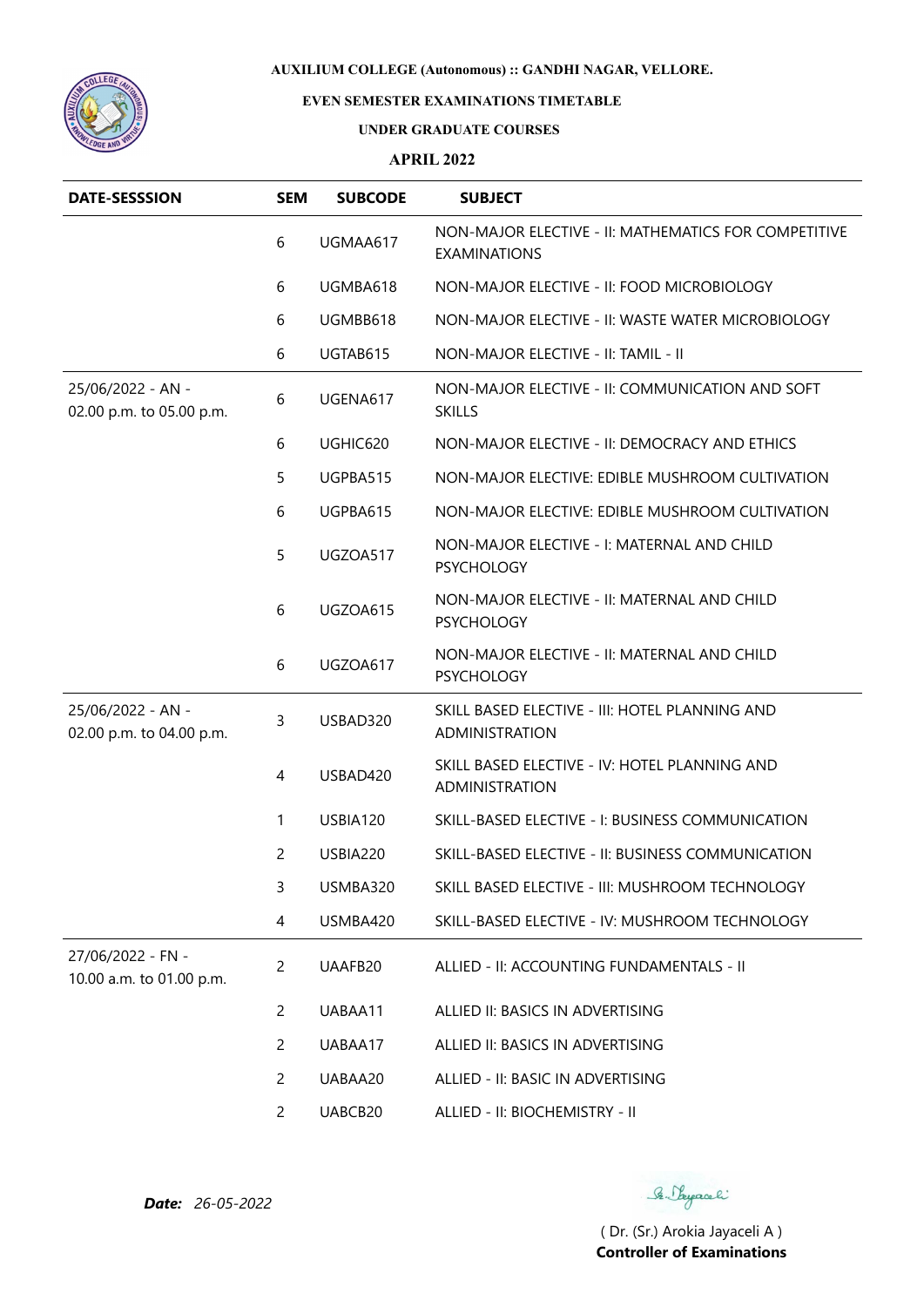

## **EVEN SEMESTER EXAMINATIONS TIMETABLE**

#### **UNDER GRADUATE COURSES**

### **APRIL 2022**

| <b>DATE-SESSSION</b> | <b>SEM</b>     | <b>SUBCODE</b>      | <b>SUBJECT</b>                                              |
|----------------------|----------------|---------------------|-------------------------------------------------------------|
|                      | $\overline{c}$ | UABEA20             | ALLIED - II: BUSINESS ENVIRONMENT AND ETHICS                |
|                      | 4              | UABTB17             | ALLIED IV: BOTANY - II                                      |
|                      | 4              | UABTB20             | ALLIED IV: BOTANY - II                                      |
|                      | $\mathbf{2}$   | UACHB12             | ALLIED II: CHEMISTRY - II                                   |
|                      | $\overline{2}$ | UACHB15             | ALLIED II: CHEMISTRY - II                                   |
|                      | $\overline{2}$ | UACHB16             | ALLIED - II: CHEMISTRY - II                                 |
|                      | $\overline{2}$ | UACHB20             | ALLIED - II: CHEMISTRY - II                                 |
|                      | 4              | UACHB416            | ALLIED - IV: CHEMISTRY - II                                 |
|                      | 4              | UACHB420            | ALLIED - IV: CHEMISTRY - II                                 |
|                      | $\mathbf{2}$   | UAEEG20             | ALLIED - II: ELEMENTS OF ENGLISH GRAMMAR                    |
|                      | $\overline{2}$ | UAMAB20             | ALLIED - II: MATHEMATICS - II                               |
|                      | $\overline{2}$ | UAOBA20             | ALLIED - II: ORGANISATIONAL BEHAVIOUR                       |
|                      | $\mathbf{2}$   | UAORA17             | ALLIED II: OPERATIONS RESEARCH                              |
|                      | $\overline{2}$ | UAORA20             | ALLIED II: OPERATIONS RESEARCH                              |
|                      | $\mathbf{2}$   | UAPHB17             | ALLIED II: PHYSICS - II                                     |
|                      | $\overline{2}$ | UAPHB20             | ALLIED - II: PHYSICS - II                                   |
|                      | 4              | UAPHB413            | ALLIED - IV: PHYSICS - II                                   |
|                      | 4              | UAPHB419            | ALLIED IV: PHYSICS - II                                     |
|                      | 4              | UAPHB420            | ALLIED IV: PHYSICS - II                                     |
|                      | $\overline{c}$ | UASHE15             | ALLIED II: THE SOCIAL HISTORY OF ENGLAND                    |
|                      | $\overline{2}$ | UASOR <sub>15</sub> | ALLIED II: STATISTICS AND OPERATIONS RESEARCH               |
|                      | $\mathbf{2}$   | UASOR20             | ALLIED - II: BUSINESS STATISTICS AND OPERATIONS<br>RESEARCH |
|                      | $\overline{2}$ | UATMB18             | ALLIED - II: TOURISM - II                                   |
|                      | $\overline{2}$ | UATMB20             | ALLIED - II: TOURISM - II                                   |
|                      | $\mathbf{2}$   | UBBTB20             | OPTIONAL ALLIED - II: BOTANY - II                           |
|                      | $\overline{2}$ | UBMAB20             | OPTIONAL ALLIED - II: MATHEMATICS - II                      |

*Date: 26-05-2022*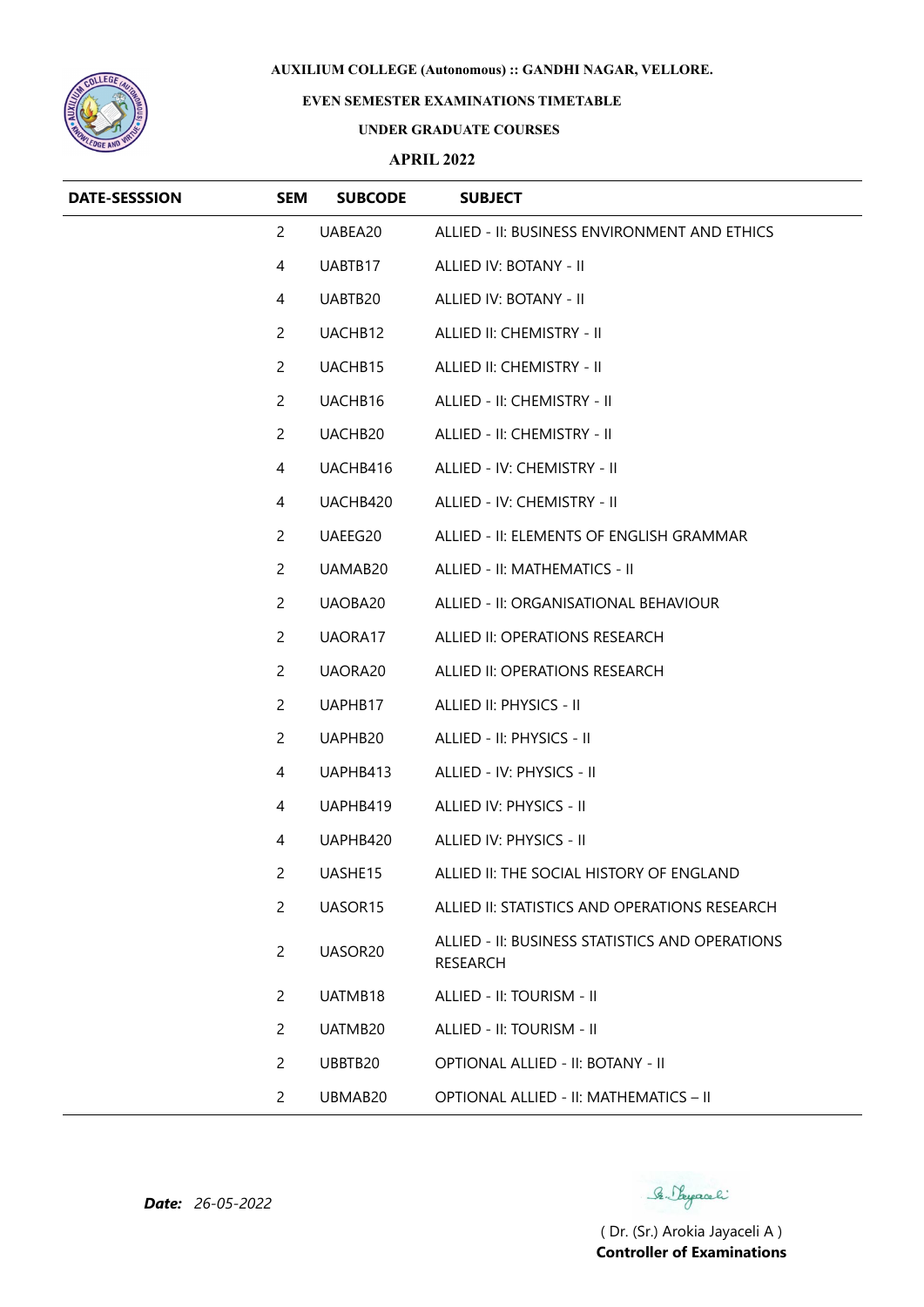

# **EVEN SEMESTER EXAMINATIONS TIMETABLE**

### **UNDER GRADUATE COURSES**

### **APRIL 2022**

| <b>DATE-SESSSION</b>                          | <b>SEM</b> | <b>SUBCODE</b> | <b>SUBJECT</b>                                          |
|-----------------------------------------------|------------|----------------|---------------------------------------------------------|
| 27/06/2022 - AN -<br>02.00 p.m. to 05.00 p.m. | 6          | UCBAL609       | FUNDAMENTALS OF INFORMATION TECHNOLOGY                  |
|                                               | 6          | UCBAL615       | FUNDAMENTALS OF INFORMATION TECHNOLOGY                  |
|                                               | 6          | UCBAO617       | FUNDAMENTALS OF INFORMATION TECHNOLOGY                  |
|                                               | 6          | UCBIR17        | E-COMMERCE AND E-BANKING                                |
|                                               | 6          | UCCOQ19        | INCOME TAX: LAW AND PRACTICE - II                       |
|                                               | 6          | UCHIM16        | ARCHAEOLOGY - II                                        |
|                                               | 6          | UCHIM18        | <b>INTELLECTUALS OF INDIA</b>                           |
|                                               | 6          | UEBCC13        | ELECTIVE II A: BIOTECHNOLOGY                            |
|                                               | 6          | UEBCC15        | ELECTIVE II A: BIOTECHNOLOGY                            |
|                                               | 6          | UEBCC16        | ELECTIVE II A: BIOTECHNOLOGY                            |
|                                               | 6          | UEBCC19        | ELECTIVE II A: BIOTECHNOLOGY                            |
|                                               | 6          | UECAD19        | ELECTIVE II A: CLOUD COMPUTING                          |
|                                               | 6          | UECAE08        | ELECTIVE III A: INTERNET TECHNOLOGY                     |
|                                               | 6          | UECAE19        | ELECTIVE II B: CRYPTOGRAPHY                             |
|                                               | 6          | UECHC10        | ELECTIVE II A: CHEMISTRY OF NATURAL PRODUCTS            |
|                                               | 6          | UECHC13        | ELECTIVE II A: CHEMISTRY OF NATURAL PRODUCTS            |
|                                               | 6          | UECHC19        | ELECTIVE II A: CHEMISTRY OF NATURAL PRODUCTS            |
|                                               | 6          | UECSC19        | ELECTIVE II A: CLOUD COMPUTING                          |
|                                               | 6          | UEENC18        | ELECTIVE II A: WOMEN'S WRITING                          |
|                                               | 6          | UEENE15        | ELECTIVE III A: WOMENS WRITING                          |
|                                               | 6          | UEMAC15        | ELECTIVE II A: OBJECT ORIENTED PROGRAMMING WITH C++     |
|                                               | 6          | UEMBC18        | ELECTIVE II A: MARINE MICROBIOLOGY                      |
|                                               | 6          | UEPHC17        | ELECTIVE II A: SOLID STATE PHYSICS AND MATERIAL SCIENCE |
|                                               | 6          | UEPHC19        | FLECTIVE ILA: SOLID STATE PHYSICS AND MATERIAL SCIENCE  |
|                                               | 6          | UEVCA17        | ELECTIVE I A : ICT AND NEW MEDIA                        |
|                                               | 6          | UEVCC11        | ELECTIVE - II A: HUMAN COMMUNICATIONS                   |
|                                               | 6          | UEZOC17        | ELECTIVE II A: MICROBIOLOGY                             |

B. Payaceli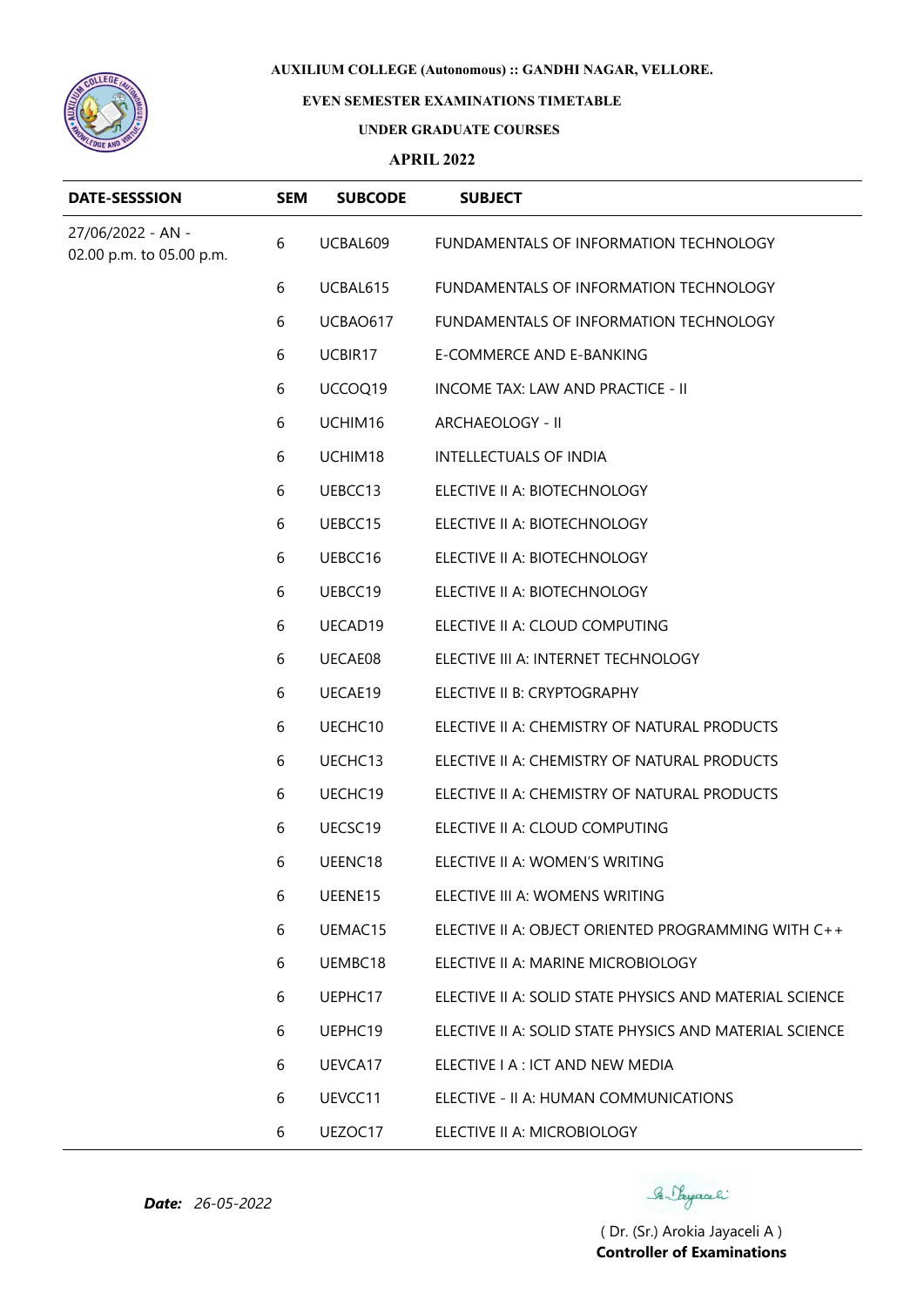

## **EVEN SEMESTER EXAMINATIONS TIMETABLE**

### **UNDER GRADUATE COURSES**

### **APRIL 2022**

| <b>DATE-SESSSION</b>                          | <b>SEM</b>     | <b>SUBCODE</b> | <b>SUBJECT</b>                                  |
|-----------------------------------------------|----------------|----------------|-------------------------------------------------|
| 28/06/2022 - FN -<br>10.00 a.m. to 01.00 p.m. | 4              | UABSB15        | ALLIED IV: BIOSTATISTICS - II                   |
|                                               | 4              | UABSB20        | ALLIED IV: BIOSTATISTICS - II                   |
|                                               | 4              | UACAB20        | ALLIED IV: STATISTICAL METHODS                  |
|                                               | 4              | UAHLB15        | ALLIED IV: HISTORY OF ENGLISH LITERATURE - II   |
|                                               | $\overline{4}$ | UAHSM20        | ALLIED IV: HEALTH SERVICES MARKETING            |
|                                               | 4              | UAIBA19        | ALLIED - IV: INTERNATIONAL BUSINESS             |
|                                               | 4              | UAIBA20        | ALLIED - IV: INTERNATIONAL BUSINESS             |
|                                               | 4              | UAIPC18        | ALLIED IV: INDIAN POLICY AND CONSTITUTION       |
|                                               | 4              | UAITA15        | ALLIED IV: INTERNATIONAL TRADE                  |
|                                               | 4              | UAITA20        | ALLIED IV: INTERNATIONAL TRADE                  |
|                                               | 4              | UAJLA20        | ALLIED - IV: JOURNALISM                         |
|                                               | 4              | UAMAC18        | ALLIED - IV: MANAGEMENT ACCOUNTING              |
|                                               | 4              | UAMBB16        | ALLIED - IV: MICROBIOLOGY - II                  |
|                                               | 4              | UAMBB18        | ALLIED IV: MICROBIOLOGY - II                    |
|                                               | 4              | UAMBB20        | ALLIED IV: MICROBIOLOGY - II                    |
|                                               | 4              | UAMGB21        | ALLIED IV: MODERN GOVERNMENTS - II              |
|                                               | 4              | UAMSB15        | ALLIED IV: MATHEMATICAL STATISTICS - II         |
|                                               | 4              | UAMSB20        | ALLIED IV: MATHEMATICAL STATISTICS - II         |
|                                               | 4              | UANAB15        | ALLIED IV: NUMERICAL ANALYSIS - II              |
|                                               | 4              | UANAB20        | ALLIED IV: NUMERICAL ANALYSIS - II              |
|                                               | 4              | UATOT18        | ALLIED IV: TECHNIQUES OF TRANSLATION            |
|                                               | 4              | UATOT20        | ALLIED IV: TECHNIQUES OF TRANSLATION            |
|                                               | 4              | UCPYH21        | INTRODUCTION TO THEORIES OF PERSONALITY         |
|                                               | 5              | UEBAC17        | ELECTIVE II A: TOTAL QUALITY MANAGEMENT         |
|                                               | 4              | UEBAC20        | ELECTIVE - II A: TOTAL QUALITY MANAGEMENT       |
| 28/06/2022 - AN -                             | $\overline{2}$ | USBAA221       | SKILL-BASED ELECTIVE - II: LIFESTYLE MANAGEMENT |

02.00 p.m. to 04.00 p.m.

*Date: 26-05-2022*

Se Sayaali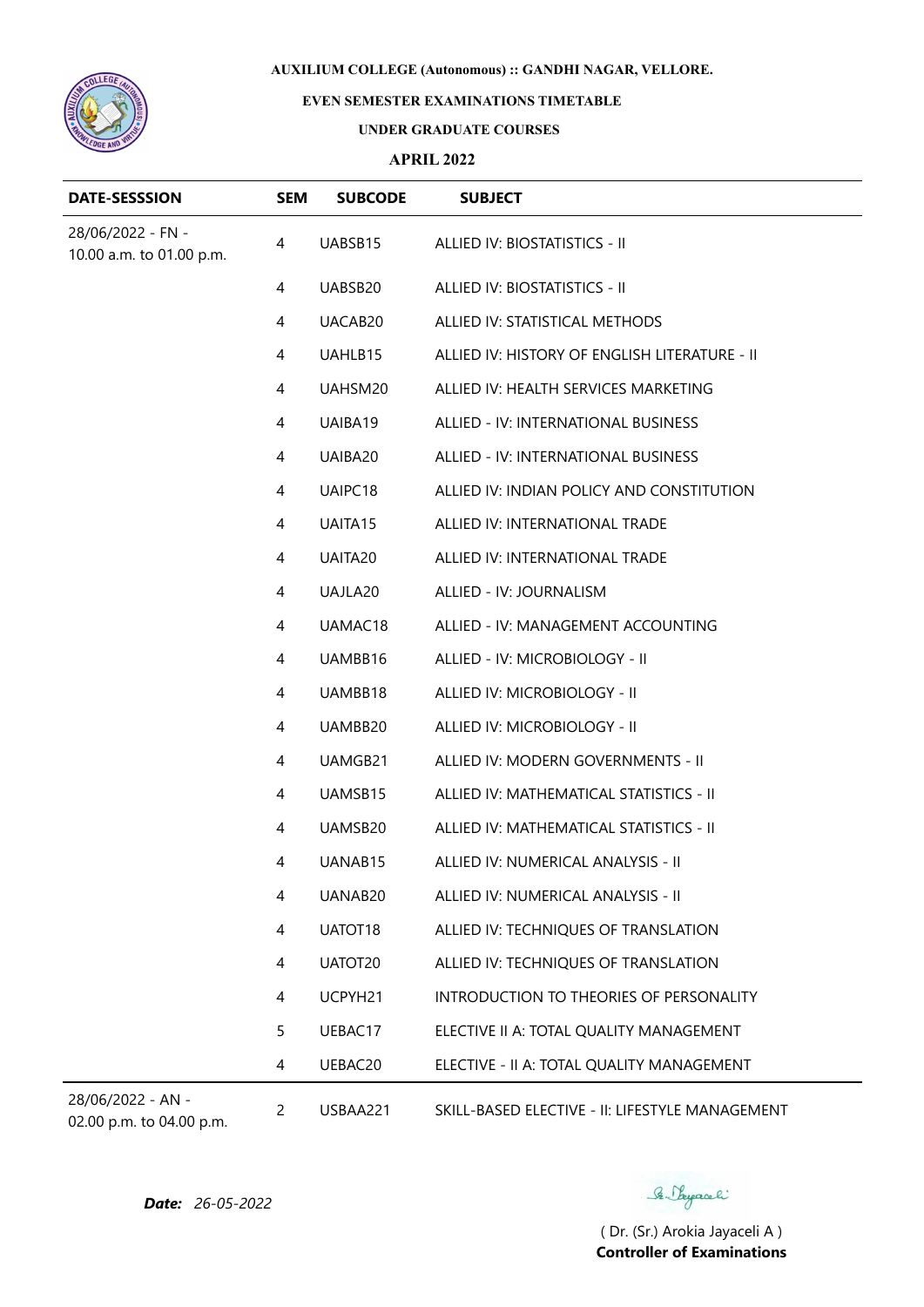

## **EVEN SEMESTER EXAMINATIONS TIMETABLE**

#### **UNDER GRADUATE COURSES**

### **APRIL 2022**

| <b>DATE-SESSSION</b>                          | <b>SEM</b>     | <b>SUBCODE</b> | <b>SUBJECT</b>                                                              |
|-----------------------------------------------|----------------|----------------|-----------------------------------------------------------------------------|
|                                               | $\overline{2}$ | USBTB221       | SKILL-BASED ELECTIVE - II: HORTICULTURE                                     |
|                                               | $\overline{c}$ | USCHA220       | SKILL-BASED ELECTIVE - II: AGRICULTURAL CHEMISTRY                           |
|                                               | 4              | USCHB420       | SKILL - BASED ELECTIVE - IV: AGRICULTURAL CHEMISTRY                         |
|                                               | $\overline{c}$ | USCSA215       | SKILL-BASED ELECTIVE - II: INTRODUCTION TO INFORMATION<br><b>TECHNOLOGY</b> |
|                                               | $\overline{2}$ | USECA221       | SKILL-BASED ELECTIVE - II: STATISTICS FOR ECONOMICS                         |
|                                               | $\overline{2}$ | USENA220       | SKILL-BASED ELECTIVE - II: CONVERSATIONAL ENGLISH                           |
|                                               | 2              | USHAB217       | SKILL-BASED ELECTIVE - II: LIFE SKILLS                                      |
|                                               | $\overline{2}$ | USMAA215       | SKILL-BASED ELECTIVE - II: QUANTITATIVE APTITUDE                            |
|                                               | $\overline{c}$ | USNCB220       | SKILL-BASED ELECTIVE - II: NATIONAL INTEGRATION AND<br><b>TRAINING</b>      |
|                                               | 3              | USPBC315       | SKILL BASED ELECTIVE: HORTICULTURE                                          |
|                                               | $\overline{2}$ | USPHA220       | SKILL-BASED ELECTIVE - II: EVERYDAY PHYSICS                                 |
|                                               | $\overline{c}$ | USSWA216       | SKILL-BASED ELECTIVE - II: LIFE COPING SKILLS                               |
|                                               | 2              | USSWA221       | SKILL-BASED ELECTIVE - II: LIFE COPING SKILLS                               |
|                                               | $\overline{c}$ | USZOA217       | SKILL-BASED ELECTIVE - II: PUBLIC HEALTH AND HYGIENE                        |
|                                               | $\overline{c}$ | USZOA220       | SKILL-BASED ELECTIVE - II: PUBLIC HEALTH AND HYGIENE                        |
| 29/06/2022 - FN -<br>10.00 a.m. to 01.00 p.m. | 6              | UEBAD17        | ELECTIVE II B: ENTREPRENEURIAL DEVELOPMENT                                  |
|                                               | 6              | UEBCE16        | ELECTIVE III A: PHARMACOLOGY                                                |
|                                               | 6              | UEBCE19        | ELECTIVE III A: PHARMACOLOGY                                                |
|                                               | 6              | UECAF19        | ELECTIVE III A: DATA MINING                                                 |
|                                               | 6              | UECHF13        | ELECTIVE III B: PHARMACEUTICAL CHEMISTRY                                    |
|                                               | 6              | UECHF19        | ELECTIVE III B: PHARMACEUTICAL CHEMISTRY                                    |
|                                               | 6              | UECOD21        | ELECTIVE IV: AUDIT AND ASSURANCE                                            |
|                                               | 6              | UECOD619       | ELECTIVE III: E-COMMERCE, E-BANKING AND TALLY                               |
|                                               | 6              | UECSF19        | ELECTIVE III B: DATA MINING                                                 |
|                                               | 6              | UEENC15        | ELECTIVE II A: NEW LITERATURES IN ENGLISH                                   |

Se Sayaali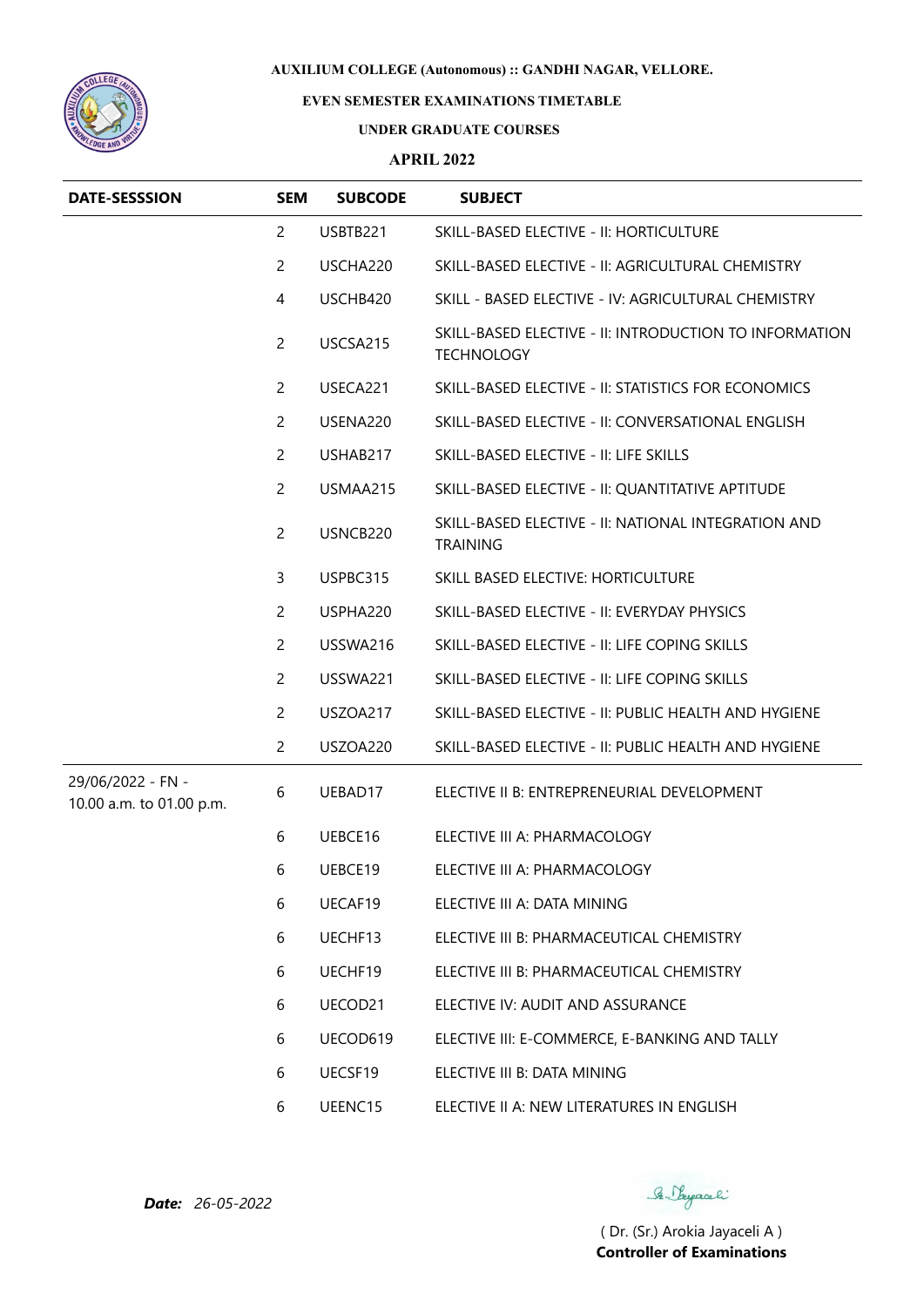

# **EVEN SEMESTER EXAMINATIONS TIMETABLE**

#### **UNDER GRADUATE COURSES**

### **APRIL 2022**

| <b>DATE-SESSSION</b>                          | <b>SEM</b> | <b>SUBCODE</b>      | <b>SUBJECT</b>                                         |
|-----------------------------------------------|------------|---------------------|--------------------------------------------------------|
|                                               | 6          | UEENE18             | ELECTIVE III A: NEW LITERATURES IN ENGLISH             |
|                                               | 6          | UEHIE08             | ELECTIVE III A: GEOGRAPHY OF INDIA                     |
|                                               | 6          | UEHIE16             | ELECTIVE - III A: GEOGRAPHY OF INDIA                   |
|                                               | 6          | UEMAE15             | ELECTIVE III A: OPERATIONS RESEARCH                    |
|                                               | 6          | UEMBE18             | ELECTIVE III A: DIAGNOSTIC MICROBIOLOGY                |
|                                               | 6          | UEPHE17             | ELECTIVE III A: MICROPROCESSOR 8085                    |
|                                               | 6          | UEPHE19             | ELECTIVE III A: MICROPROCESSOR 8085                    |
|                                               | 6          | UEZOE17             | ELECTIVE III A: IMMUNOLOGY                             |
| 29/06/2022 - AN -<br>02.00 p.m. to 04.00 p.m. | 4          | UNEVS10             | <b>ENVIRONMENTAL STUDIES</b>                           |
|                                               | 4          | UNEVS17             | <b>ENVIRONMENTAL STUDIES</b>                           |
|                                               | 4          | UNEVS20             | <b>ENVIRONMENTAL STUDIES</b>                           |
| 30/06/2022 - FN -<br>10.00 a.m. to 12.00 p.m. | 6          | UVEDA15             | <b>VALUE EDUCATION</b>                                 |
| 01/07/2022 - FN -<br>10.00 a.m. to 01.00 p.m. | 4          | UAAHA19             | ALLIED IV: ACCOUNTING FOR HOSPITAL ADMINISTRATORS - II |
|                                               | 4          | UCBAK20             | HUMAN RESOURCE MANAGEMENT AND DEVELOPMENT              |
|                                               | 4          | UCBIK20             | <b>TAXATION: LAW AND PRACTICE</b>                      |
|                                               | 4          | UCCOK15             | <b>MARKETING</b>                                       |
|                                               | 4          | UCCOK20             | <b>MARKETING</b>                                       |
|                                               | 4          | UCENH <sub>18</sub> | ROMANTIC LITERATURE                                    |
|                                               | 4          | UCENH <sub>20</sub> | ROMANTIC LITERATURE                                    |
|                                               | 4          | UCHAK18             | <b>HEALTH CARE MARKETING</b>                           |
|                                               | 4          | UCHAK20             | ACCOUNTING FOR HOSPITAL ADMINISTRATION - II            |
|                                               | 4          | UCHIG16             | CONTEMPORARY INDIA FROM 1950 TO 1990 A.D.              |
|                                               | 4          | UCHIG20             | CONTEMPORARY INDIA FROM 1947 TO 2000 A.D.              |
|                                               | 4          | UCMAH15             | <b>DYNAMICS</b>                                        |
|                                               | 4          | UCMAH20             | <b>DYNAMICS</b>                                        |

*Date: 26-05-2022*

Se Sayaali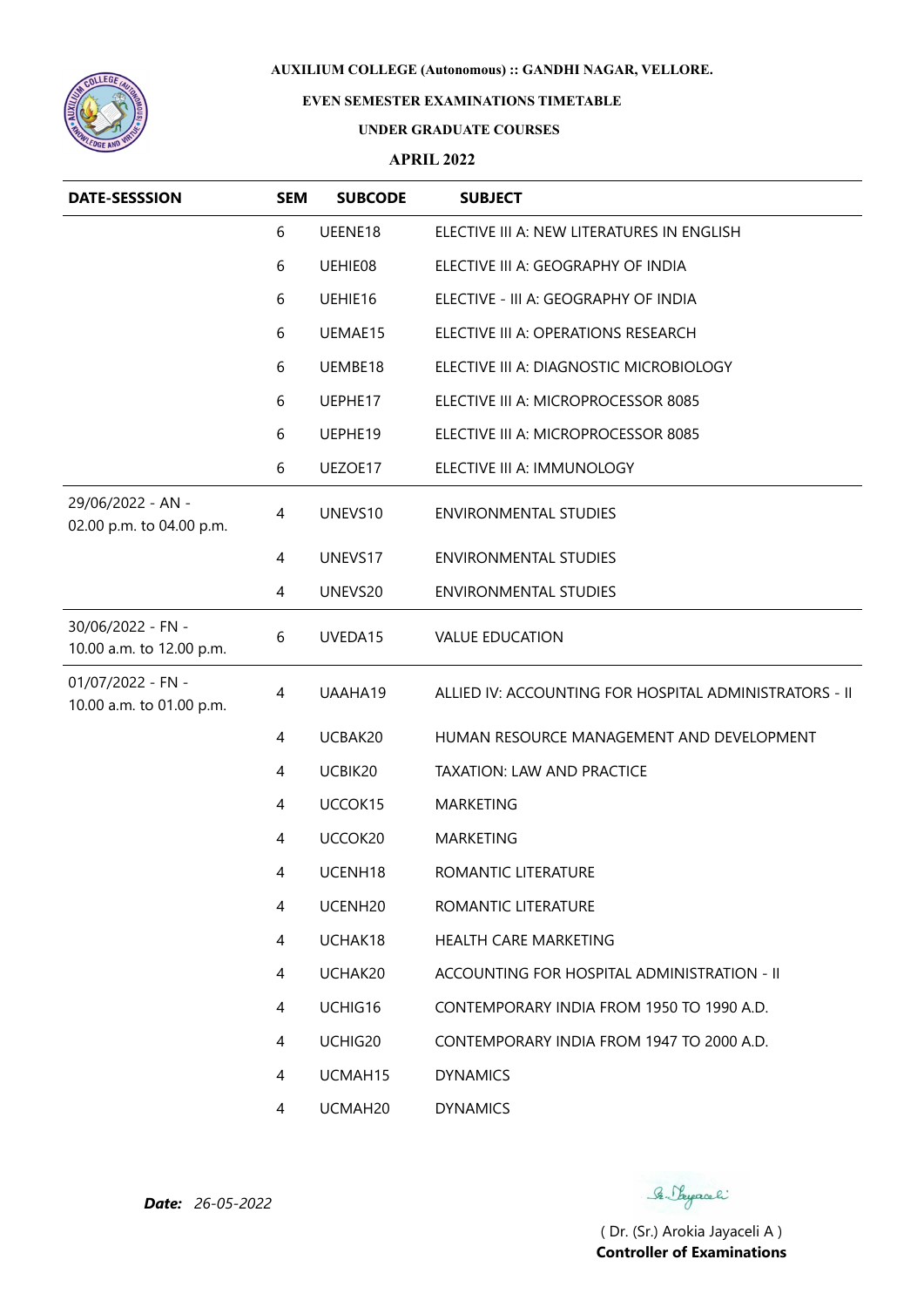

# **EVEN SEMESTER EXAMINATIONS TIMETABLE**

### **UNDER GRADUATE COURSES**

### **APRIL 2022**

| <b>DATE-SESSSION</b>                          | <b>SEM</b>     | <b>SUBCODE</b> | <b>SUBJECT</b>                                                           |
|-----------------------------------------------|----------------|----------------|--------------------------------------------------------------------------|
|                                               | 4              | UCPYG21        | DEVELOPMENTAL PSYCHOLOGY - II                                            |
| 01/07/2022 - AN -<br>02.00 p.m. to 05.00 p.m. | $\overline{c}$ | UCCOD15        | <b>BUSINESS ECONOMICS - II</b>                                           |
|                                               | $\overline{2}$ | UCCOD20        | <b>BUSINESS ECONOMICS - II</b>                                           |
|                                               | 6              | UGNCB619       | NON-MAJOR ELECTIVE - II: NCC: SPECIALIZED SUBJECT IN<br>ARMY             |
|                                               | 5              | UGPHA519       | NON-MAJOR ELECTIVE - V: FUNDAMENTALS OF PHYSICS                          |
|                                               | 6              | UGPHA619       | NON-MAJOR ELECTIVE - II: FUNDAMENTALS OF PHYSICS                         |
| 02/07/2022 - FN -<br>10.00 a.m. to 12.00 p.m. | 3              | USBAC320       | SKILL BASED ELECTIVE - III: HOSPITAL PLANNING AND<br>ADMINISTRATION      |
|                                               | $\overline{4}$ | USBAC420       | SKILL BASED ELECTIVE - IV: HOSPITAL PLANNING AND<br>ADMINISTRATION       |
|                                               | 5              | USBAC517       | SKILL BASED ELECTIVE: HOSPITAL PLANNING AND<br><b>ADMINISTRATION</b>     |
|                                               | 6              | USBAC617       | SKILL-BASED ELECTIVE - VI: HOSPITAL PLANNING AND<br>ADMINISTRATION       |
|                                               | 4              | USBCB420       | SKILL-BASED ELECTIVE - IV: HEALTH CARE FOR WOMEN                         |
|                                               | $\overline{4}$ | USBID420       | SKILL BASED ELECTIVE - IV: HUMAN RESOURCE<br>MANAGEMENT                  |
|                                               | $\overline{4}$ | USCMB420       | SKILL-BASED ELECTIVE - IV: INTRODUCTION TO ART<br><b>DIRECTION</b>       |
|                                               | 4              | USCOB420       | SKILL BASED ELECTIVE - IV: ENTREPRENEURSHIP<br>DEVELOPMENT               |
|                                               | 4              | USCOC420       | SKILL BASED ELECTIVE - IV: ADVERTISING AND SALES<br>PROMOTION MANAGEMENT |
|                                               | 4              | USENC420       | SKILL - BASED ELECTIVE - IV: JOURNALISM                                  |
|                                               | 4              | USHIB420       | SKILL-BASED ELECTIVE - IV: HISTORY OF VELLORE                            |
|                                               | 4              | USMAA420       | SKILL BASED ELECTIVE - IV: NUMERICAL METHODS                             |
|                                               | 4              | USMAB416       | SKILL-BASED ELECTIVE - IV: DATA INTERPRETATION                           |
|                                               | 3              | USMAC316       | SKILL-BASED ELECTIVE - III: STATISTICS FOR EVERYDAY LIFE                 |
|                                               | 4              | USMAC416       | SKILL-BASED ELECTIVE - IV: STATISTICS FOR EVERYDAY LIFE                  |

Se Sayaali